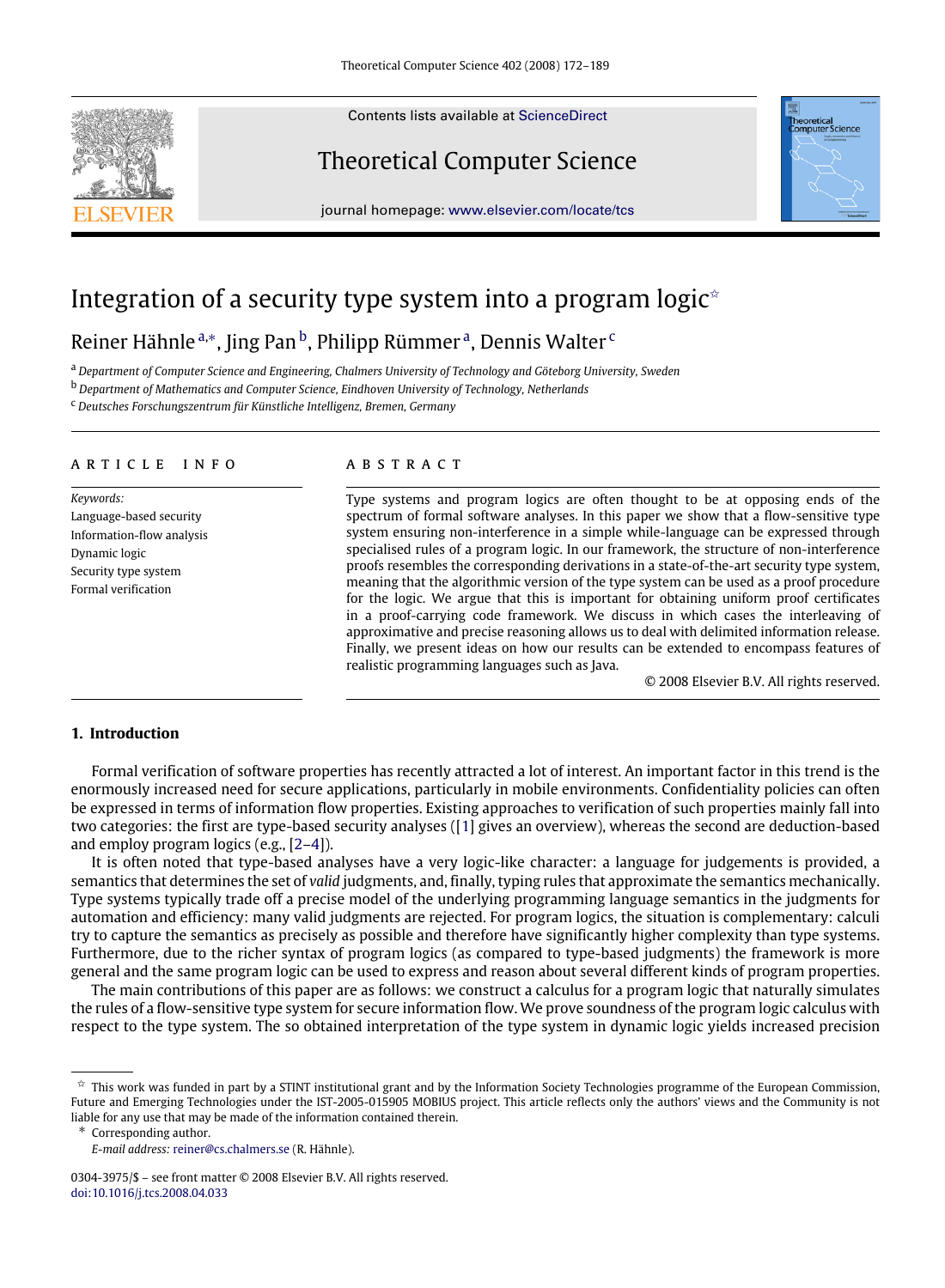and opens up ways of expressing properties beyond pure non-interference. Concretely, we are able to prove the absence of exceptions in certain cases, and we can express delimited information release. Therefore, we can speak of the integration of a security type system into program logic.

A crucial benefit of the integration is that we obtain an automatic proof procedure for non-interference formulae: because of the similarity between the program logic calculus and the type rules, it is possible to uniformly translate type derivations to deduction proofs in the program logic. At the same time, certain advantages over the type system in terms of precision (Section [6\)](#page-10-0) come for free without sacrificing automation.

The paper is organised as follows. In Section [2](#page-1-0) we argue that a formal connection between type systems and program logics fits nicely into a verification strategy for advanced security policies of mobile Java programs based on proof-carryingcode (PCC). Section [3](#page-2-0) introduces the terminology used in the rest of the paper. In Section [4](#page-4-0) we define and discuss our program logic tailored to non-interference analysis. Section [5](#page-7-0) describes an optimisation of the calculus that leads to significantly smaller proofs. Our ideas for increasing the precision of the calculus and for covering delimited information release are given in Section [6.](#page-10-0) Proofs of non-trivial lemmas and theorems are given in the Appendix; fully worked out proofs are contained in [\[5\]](#page-16-3).

# <span id="page-1-0"></span>**2. Integrating type systems and program logics**

We claim that the integration of type systems and program logics is an important ingredient to make security policy checks scale up to mobile code written in modern industrial programming languages such as JAVA CARD. One reason is that there are very few implementations of type-based security analyses for such languages. The system Jif [\[6\]](#page-16-4) is the only system we are aware of. On the other hand, there are several verification systems that cover large parts of Java with expressive program logics that allow to formulate a wide range of security properties [\[7–](#page-16-5)[9\]](#page-16-6). Examples of such properties include absence of uncaught exceptions, well-formedness of atomic transactions, unwanted arithmetic overflow, and information leakage. The first three of these have been modelled in dynamic logic in [\[10\]](#page-16-7).We look at the last property in detail in the present paper. In addition, an integration of type systems and program logic as suggested here creates the possibility to design uniform logic-based certificates for proof-carrying code and it allows to exploit synergies between type-based and deduction-based reasoning. We elaborate the last two points in more detail.

*Certificates for proof-carrying code.* For the security infrastructure of mobile, ubiquitous computing it is essential that security policies can be enforced locally on the end-user device without requiring a secure internet connection to a trusted authentication authority. In the EU project Mobius<sup>[1](#page-1-1)</sup> this infrastructure is based on the proof-carrying code (PCC) technology [\[11\]](#page-16-8). The basic idea of PCC is to provide a formal proof that a security policy holds for a given application, and then to hand down to the code consumer (end user) not only the application code, but also a certificate that allows to reconstruct the security proof locally with low overhead. Therefore, the end user device must run a proof checker, and, in a standard PCC architecture [\[11\]](#page-16-8), also a verification condition generator, because certificates do not contain aspects of programs. The latter makes the approach unpractical for devices with limited resources. In addition, the security policies considered in Mobius [\[12\]](#page-16-9) are substantially more complex than the safety policies originally envisioned in PCC. In foundational PCC [\[13\]](#page-16-10) this is dispensed with at the price of including the formal semantics of the target language in the proof checker. The size of the resulting proof certificates makes this approach impractical so far.

In the case of an independently checked axiomatic semantics as used in the verification system employed in the present paper [\[9\]](#page-16-6), it seems possible to arrive at a *trusted code base* that is small enough. This idea is pursued under the name of *logic-based* PCC (because the resulting certificates are logic-based) in Mobius. In the type-based version of PCC the trusted code base consists of a type checker instead of a proof checker. The integration of a type system for secure information flow into a program logic makes it possible to construct uniformly logic-based certificates, and no hybrid certificates need to be maintained. As a consequence, the PCC architecture is simplified and the trusted code base is significantly reduced. Efforts that go into similar directions in the sense that the expressivity of certificates is extended include Configurable PCC [\[14\]](#page-16-11) and Temporal Logic PCC [\[15\]](#page-16-12).

The design of efficient logic-based proof certificates is beyond the scope of this paper. It is a substantial task to which a whole Work Package within Mobius is devoted.

*Synergies from combining type-based and deduction-based verification.* The possibility to combine type-based and deductionbased reasoning in one framework leads to a number of synergies. In an integrated type- and deduction-based framework it is possible to increase the precision of the analysis dynamically on demand. Type systems ignore the values of variables. In a deduction framework, however, one can, e.g., prove that in the program "**if** (*b*)  $y = x$ ; **if** ( $\neg b$ )  $z = y$ "; the variables *z* and *x* are independent, because the value of *b* always excludes the path through one of the conditionals. Note that it is not necessary to track the values of all variables to determine this: only the value of *b* matters in the example. More realistic examples are in Section [6.](#page-10-0)

<span id="page-1-1"></span><sup>1</sup> <mobius.inria.fr/twiki/bin/view/Mobius>.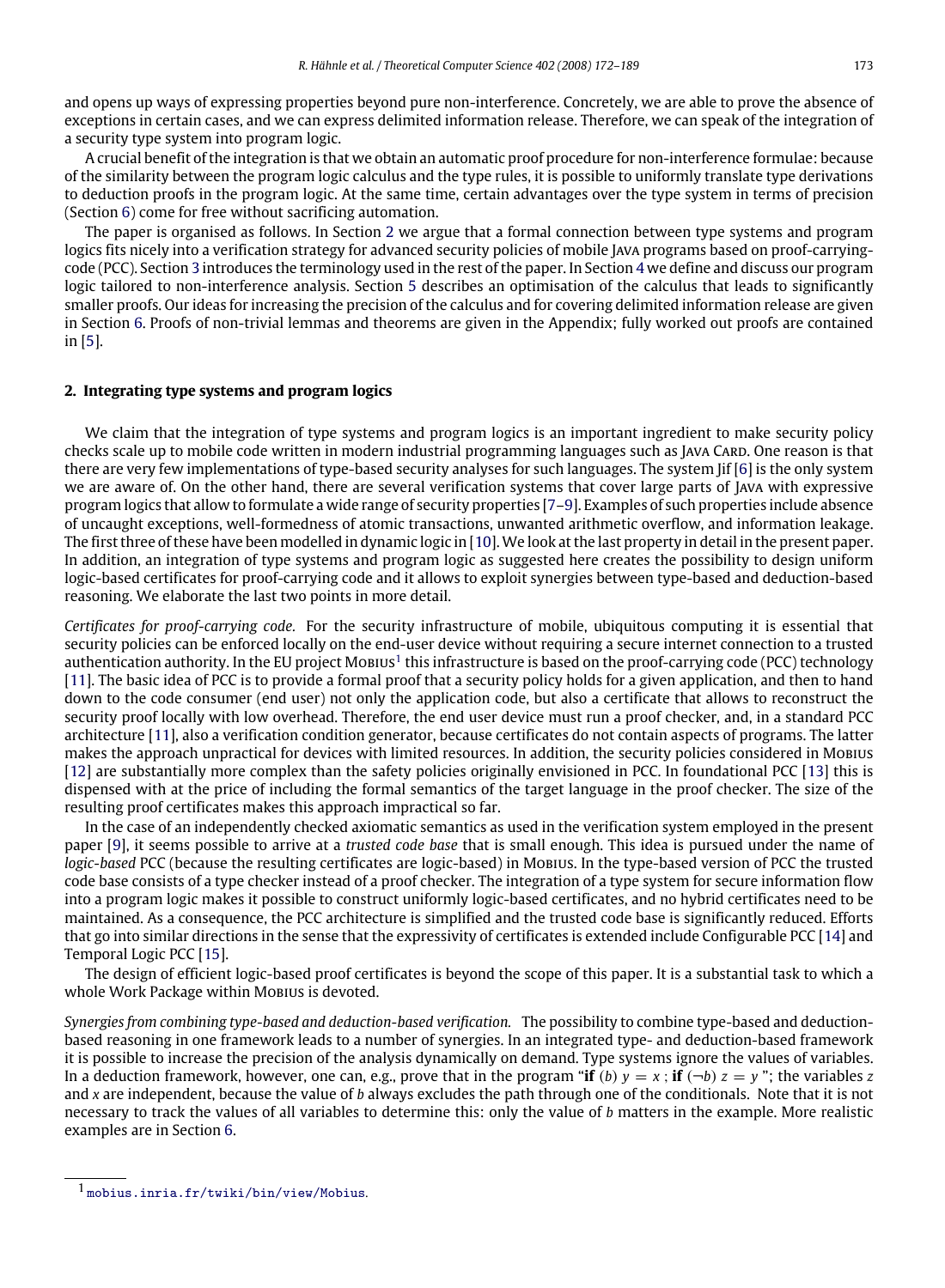<span id="page-2-1"></span>
$$
\frac{\nabla \vdash^{HS} \nabla \{ \} \nabla \text{ SkIP}^{HS}}{p \vdash^{HS} \nabla \{ v = E \} \nabla [v \mapsto p \sqcup t]} \text{ASSIGN}^{HS}
$$
\n
$$
\frac{p \vdash^{HS} \nabla \{ v = E \} \nabla [v \mapsto p \sqcup t]}{p \vdash^{HS} \nabla \{ \alpha_1 \} \nabla' \quad p \vdash^{HS} \nabla' \{ \alpha_2 \} \nabla''} \text{Seq}^{HS}
$$
\n
$$
\frac{\nabla \vdash b : t \quad p \sqcup t \vdash^{HS} \nabla \{ \alpha_i \} \nabla' \ (i = 1, 2)}{p \vdash^{HS} \nabla \{ \text{ if } b \alpha_1 \alpha_2 \} \nabla'}
$$
\n
$$
\frac{\nabla \vdash b : t \quad p \sqcup t \vdash^{HS} \nabla \{ \alpha \} \nabla}{p \vdash^{HS} \nabla \{ \text{ while } b \alpha \} \nabla} \text{ WhILE}^{HS}
$$
\n
$$
\frac{p_1 \vdash^{HS} \nabla_1 \{ \alpha \} \nabla'_1}{p_2 \vdash^{HS} \nabla_2 \{ \alpha \} \nabla'_2} \text{SUB}^{HS} \qquad p_2 \sqsubseteq p_1,
$$
\n
$$
\frac{p_2 \sqsubseteq p_1}{\nabla_2 \sqsubseteq \nabla_1}, \nabla'_1 \sqsubseteq \nabla'_2
$$

**Fig. 1.** Hunt and Sands' flow-sensitive type system for information flow analysis.

A further opportunity offered by the integration of type-based analysis into an expressive logical framework is the formulation of additional security properties without the need for substantial changes in the underlying rule system or the deduction engine. To illustrate this point we show in Section [6](#page-10-0) that it is possible to express delimited information release in our program logic.

# <span id="page-2-0"></span>**3. Background and terminology**

### *3.1. Non-interference analysis*

Roughly speaking, a program has secure information flow if no knowledge about secret input data can be gained by observing the behaviour on public data of this program. Whether or not a program has secure information flow can hence only be decided according to a given security policy discriminating secret from public data. In our considerations we adopt the common model where all input and output channels are taken to be program variables. The semantic concept underlying secure information flow is then that of non-interference: nothing can be learned about a secret initially stored in variable h ("high"), by observing variable l ("low") after program execution, if the initial value of h *does not interfere with* the final value of l. Put differently, the final value of l must be *independent* of the initial value of h.

This non-interference property is commonly established via security type systems [\[1](#page-16-0)[,16](#page-16-13)[–18\]](#page-17-0), where a program is deemed secure if it is typable according to some given policy. Type systems are used to perform flow-sensitive as well as flowinsensitive analyses. Flow-insensitive approaches (e.g. [\[17\]](#page-16-14)) require every subprogram to be well-typed according to the *same* policy. Recent flow-sensitive analyses [\[16](#page-16-13)[,18\]](#page-17-0) allow the types of variables to change along the execution path, thereby providing more flexibility for the programmer. The program logic developed in this paper will be termination-insensitive, meaning that a security guarantee is only made about terminating runs of the program under consideration. The decision to make the program logic termination-insensitive comes from the fact that we wanted to model the type system of Hunt and Sands [\[16\]](#page-16-13), which is termination-insensitive as well. It would be possible to design a termination-sensitive program logic along the lines stated in [\[4\]](#page-16-2) using a total correctness modality.

Our starting point is the flow-sensitive type system of Hunt and Sands [\[16\]](#page-16-13) which is depicted in [Fig.](#page-2-1) [1.](#page-2-1) The type *p* represents the security level of the program counter and serves to eliminate indirect information flow. The remaining components of typing judgements are a program  $\alpha$  and two typing functions  $\nabla, \nabla' : PVar \to L$  mapping program variables to their respective pre- and post-types. The type system is parametric with respect to the choice of security types; it only requires them to form a (complete) lattice L. In this paper, we will only consider the most general<sup>[2](#page-2-2)</sup> lattice  $\mathcal{P}(PVar)$ . One may thus think of the type ∇(*v*) of a variable *v* as the set of all variables that *v*'s value may depend on at a given point in the program. A judgement  $p \vdash^{\text{HS}} \nabla \{ \alpha \} \nabla'$  states that in context p the program  $\alpha$  transforms the typing (or dependency approximation)  $\nabla$  into  $\nabla'$ . We note that rule Assign<sup>HS</sup> gives the system its flow-sensitive character, stating that variable v's type is changed by an assignment  $v = E$  to *E*'s type as given by the pre-typing  $\nabla$  joined with the context type *p*. The type *t* of an expression *E* in a typing ∇ can simply be taken to be the join of the types ∇(*v*) of all free variables *v* occurring in *E*, which we denote by  $\nabla \vdash E$ : *t*. Joining with the context *p* is required to accommodate for leakage through the program context, as in the program "**if** (*h*)  $\{l = 1\}$   $\{l = 0\}$ ", where the initial value of *h* is revealed in the final value of *l*. A modification of the context *p* can be observed, e.g., in rule Ir<sup>HS</sup>, where the subderivation of the two branches of an if statement must be conducted in a context lifted by the type of the conditional.

<span id="page-2-2"></span><sup>&</sup>lt;sup>2</sup> In the sense that any other type lattice is subsumed by it, see [\[16,](#page-16-13) Lemma 6.8].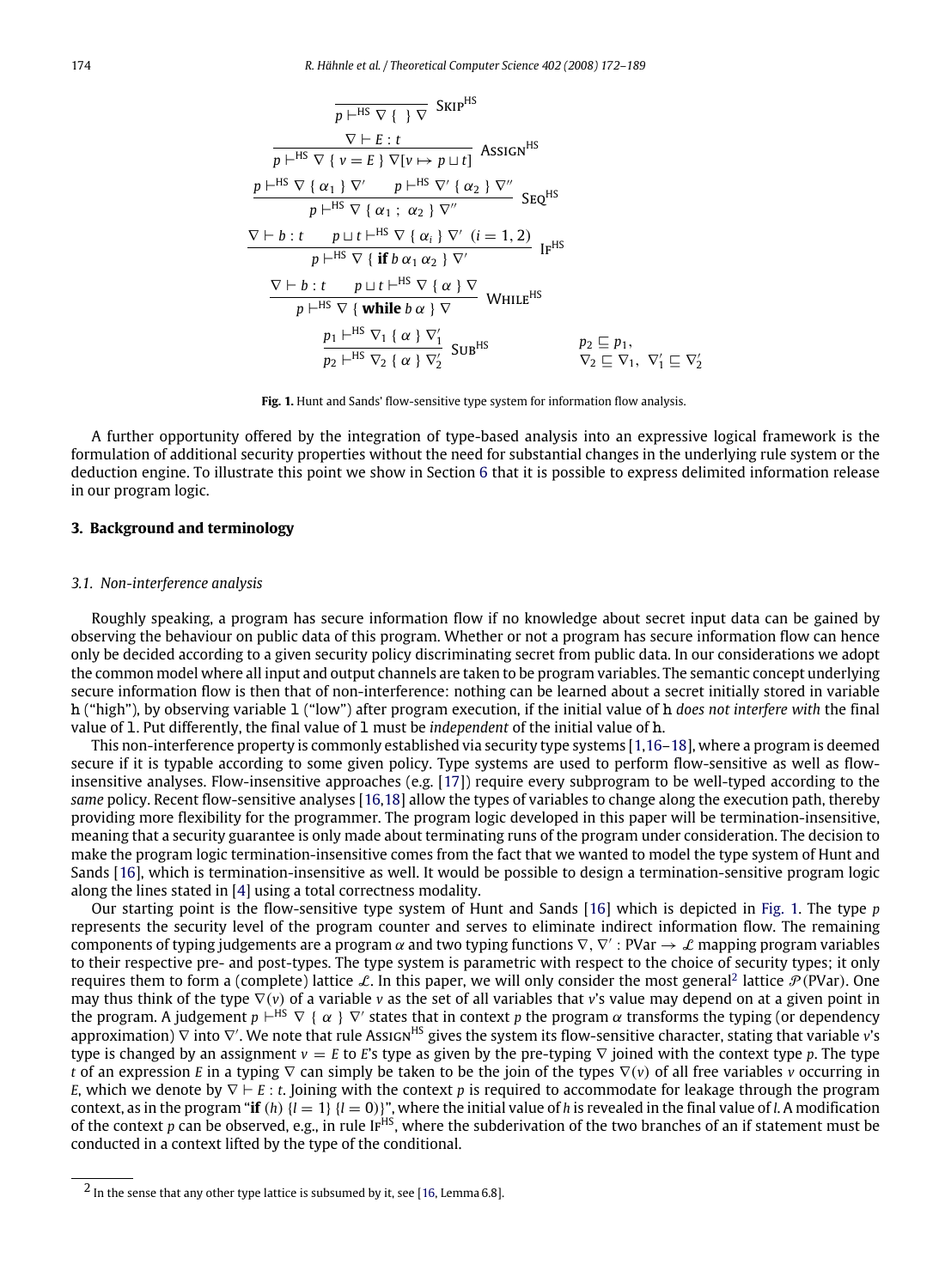# *3.2. Dynamic logic with updates*

Following [\[4\]](#page-16-2), the program logic that we investigate is a simplified version of dynamic logic (DL) for JavaCard [\[19\]](#page-17-1). The most notable difference to standard first-order dynamic logic for the simple while-language [\[20\]](#page-17-2) is the presence of an explicit operator for simultaneous substitutions called (state) *updates* [\[21\]](#page-17-3). Updates are particularly useful when more complex programming languages (with arrays or object-oriented features) are considered. For our present purposes they serve to allow a direct relation between program logic and type systems.

A *signature* of DL is a tuple (Σ, PVar, LVar) consisting of a set Σ of *function symbols* with fixed, non-negative arity, a set PVar of *program variables* and of a countably infinite set LVar of *logical variables*. Σ, PVar, LVar are pairwise disjoint. Because some of our rules need to introduce fresh function symbols, we assume that  $\Sigma$  contains infinitely many symbols for each arity *n*. Further, we require that a distinguished nullary symbol *TRUE* ∈ Σ exists. *Rigid terms t*<sup>r</sup> , *ground terms t*g, *terms t*, [3](#page-3-0) *programs* α, *updates U* and *formulae* φ are then defined by the following grammar, where *f* ∈ Σ ranges over functions, *x* ∈ LVar over logical variables and *v* ∈ PVar over program variables:

$$
t_{r} ::= x | f(t_{r},...,t_{r})
$$
  
\n
$$
t_{r} ::= t_{r} | t_{g} | f(t,...,t) | \{U\} t
$$
  
\n
$$
\phi ::= \phi \land \phi | \phi \lor \phi | \phi \rightarrow \phi | \forall x. \phi | \exists x. \phi | \neg \phi | t = t | [\alpha] \phi | \{U\} \phi
$$
  
\n
$$
\alpha ::= \alpha ; \dots ; \alpha | v = t_{g} | \text{if } t_{g} \alpha \alpha | \text{while } t_{g} \alpha.
$$

For the whole paper, we assume a fixed signature ( $\Sigma$ , PVar, LVar) in which the set PVar = { $v_1, \ldots, v_n$ } is finite, containing exactly those variables occurring in the program under investigation.

A *structure* is a pair *S* = (*D*,*I*) consisting of a non-empty *universe D* and an *interpretation I* of function symbols, where *I*(*f*) : *D <sup>n</sup>* → *D* if *f* ∈ Σ has arity *n*. *Program variable assignments* and *variable assignments* are mappings δ : PVar → *D* and  $\beta$ : LVar  $\rightarrow$  *D*. The space of all program variable assignments over the universe *D* is denoted by  $\overline{PA}^D = PVar \rightarrow D$ , and the corresponding flat domain by  $PA_{\perp}^D = PA^D \cup {\perp}$ , where  $\delta \sqsubseteq \delta'$  iff  $\delta = \perp$  or  $\delta = \delta'$ .

While-programs  $\alpha$  are evaluated in structures and operate on program variable assignments. We use a standard denotational semantics for such programs

$$
\llbracket \alpha \rrbracket^S : PA^D \to PA^D_\perp
$$

and define, for instance, the meaning of a loop "**while**  $b \alpha$ " through

$$
\begin{aligned}\n\llbracket \mathbf{while} \ b \ \alpha \rrbracket^S &=_{\text{def}} \ \bigsqcup_{i} \ w_i, \quad w_i : P A^D \to P A^D_\perp \\
w_0(\delta) &=_{\text{def}} \ \perp, \ w_{i+1}(\delta) =_{\text{def}} \begin{cases}\n(w_i) \perp (\llbracket \alpha \rrbracket^S(\delta)) & \text{for } \text{val}_{S, \delta}(b) = \text{val}_S(\text{TRUE}) \\
\delta & \text{otherwise}\n\end{cases}\n\end{aligned}
$$

where we make use of a 'bottom lifting':  $(f)$ <sub>⊥</sub>( $x$ ) = *if* ( $x = \perp$ ) *then*  $\perp$  *else*  $f(x)$ . Evaluation *val* of terms and formulae is defined below.

Likewise, updates are given a denotation as total operations on program variable assignments. The statements of an update are executed in parallel, where conflicting assignments to the same program variable are resolved in such a way that statements occurring syntactically later will override the effect of earlier statements:

$$
[[U]]^{S,\beta}:PA^D\to PA^D
$$
  

$$
[[w_1:=t_1,\ldots,w_k:=t_k]]^{S,\beta}(\delta) =_{def} (\cdots ((\delta[w_1 \mapsto val_{S,\beta,\delta}(t_1)))[w_2 \mapsto val_{S,\beta,\delta}(t_2)])\cdots)[w_k \mapsto val_{S,\beta,\delta}(t_k)]
$$

where  $(\delta[w \mapsto a])(v) = if (v = w)$  *then a else*  $\delta(v)$  are function updates.

Evaluation *valS*,β,δ of terms and formulae is mostly defined as it is common for first-order predicate logic. Formulae are mapped into a Boolean domain, where tt stands for semantic truth. The cases for programs and updates are

$$
val_{S,\beta,\delta}([\alpha]\,\phi) =_{def} \begin{cases} val_{S,\beta,[\alpha]\!\upharpoonright\delta}(\phi) & \text{for } [\![\alpha]\!\!\upharpoonright\delta(\delta) \neq \bot \\ tt & \text{otherwise} \end{cases}
$$

$$
\mathit{val}_{S,\beta,\delta}(\{U\}\phi)=_{\mathsf{def}}\mathit{val}_{S,\beta,\llbracket U\rrbracket^{S,\beta}(\delta)}(\phi).
$$

We interpret free logical variables *x* ∈ LVar existentially: a formula φ is *valid* iff for each structure *S* = (*D*,*I*) and each program variable assignment  $\delta\in$  *PA<sup>D</sup>* there is a variable assignment  $\beta$  : LVar  $\to$  D such that val<sub>s,β,δ</sub>( $\phi$ )  $=$  tt. A sequent  $\varGamma$   $\vdash^{\rm dl}$   $\varDelta$  is called valid iff  $\wedge$   $\Gamma \to \vee \Delta$  is valid. The valuation function *val*<sub>5,β,δ</sub> is canonically extended from formulae to sequents. If the argument of *val*<sub>5,*B*, $\delta$ </sub> does not depend on  $\beta$  or  $\delta$  (for example, if no program or logical variables occur), then these indices can be dropped.

The set of unbound variables occurring in a term or a formula *t* is denoted by vars(*t*) ⊆ PVar ∪ LVar. For program *variables*  $v \in \text{PVar}$ , this means that  $v \in \text{vars}(t)$  iff *v* turns up anywhere in *t*. For logical variables  $x \in \text{LVar}$ , we define  $x \in \text{vars}(t)$ iff *x* occurs in *t* and is not in the scope of ∀*x* or ∃*x*.

<span id="page-3-0"></span><sup>3</sup> Both rigid terms and ground terms are terms.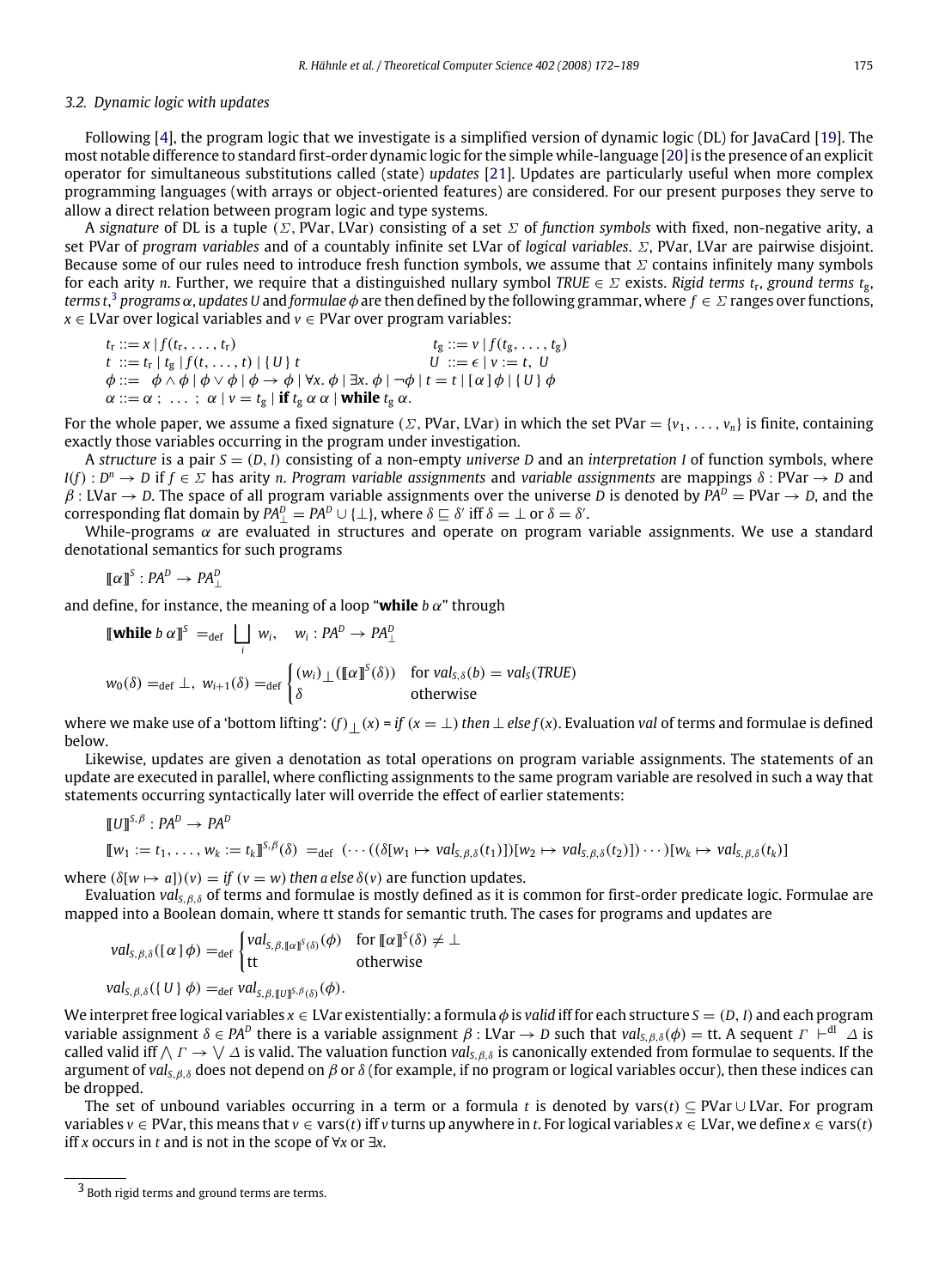We note that the semantic notion of non-interference can easily be expressed in the formalism of dynamic logic: One possibility [\[4\]](#page-16-2) is to express the variable independence property introduced above as follows. Assuming the set of program variables is PVar = { $v_1, \ldots, v_n$ }, then  $v_j$  only depends on  $v_1, \ldots, v_i$  if variation of  $v_{i+1}, \ldots, v_n$  does not affect the final value of  $v_i$ :

<span id="page-4-1"></span>
$$
\forall u_1, \ldots, u_i. \exists r. \forall u_{i+1}, \ldots, u_n. \ \{v_i := u_i\}_{1 \leq i \leq n} \ [\alpha \ (v_j = r). \tag{1}
$$

The particular use of updates in this formula is a standard trick to quantify over program variables which is not allowed directly: in order to quantify over all values that a program variable *v* occurring in a formula φ can assume, we introduce a fresh logical variable *u* and quantify over the latter. In the following we use quantification over program variables as a shorthand, writing  $\forall v$ .  $\phi$  for  $\forall u$ . {  $v := u$ }  $\phi$ . One central result of this paper is that simple, easily automated proofs of formulae such as [\(1\)](#page-4-1) are viable in at least those cases where a corresponding derivation in the type system of Hunt and Sands exists.

#### <span id="page-4-0"></span>**4. Interpreting the type system in dynamic logic**

We now present a calculus for dynamic logic in which the rules involving program statements employ abstraction instead of precise evaluation. The calculus facilitates automatic proofs of secure information flow. In particular, when proving loops the burden of finding invariants is reduced to the task of providing a dependency approximation between program variables. There is a close correspondence to the type system of [\[16\]](#page-16-13) [\(Fig.](#page-2-1) [1\)](#page-2-1). Intuitively, state updates in the DL calculus resemble security typings in the type system: updates arising during a proof will essentially take the form {*v* := *f*(. . . *vars* . . .)}, where the *vars* form the type of *v* in a corresponding derivation in the type system. To put our observation on a formal basis, we prove the soundness of the calculus and show that every derivation in the type system has a corresponding proof in our calculus.

# *4.1. The Abstraction-based calculus*

We introduce *extended type environments* as pairs ( $\nabla$ , *I*) consisting of a typing function  $\nabla$ : PVar →  $\mathcal{P}$ (PVar) and an *invariance set I* ⊆ PVar. The latter is used to indicate those variables whose values do not change after execution of the program. We write  $\nabla_{\mathbf{v}}$  for the syntactic sequence of variables  $w_1, \ldots, w_k$  with arbitrary ordering when  $\nabla(\mathbf{v}) = \{w_1, \ldots, w_k\}$ and ∇ *C v* for a sequence of all variables *not* in ∇(*v*). Ultimately, we want to prove non-interference properties of the form

<span id="page-4-2"></span>
$$
\{\alpha\} \Downarrow (\nabla, I) \equiv_{\text{def}} \bigwedge_{v \in \text{PVar}} \begin{cases} \n\dot{\forall} v_1 \cdots v_n. \ \forall u. \ \{v := u\} [\alpha] \, v = u, & v \in I \\ \n\dot{\forall} \nabla_v. \ \exists r. \ \dot{\forall} \nabla_v^C. \ [\alpha] \, v = r, & v \notin I \end{cases} \tag{2}
$$

where we assume PVar = { $v_1, \ldots, v_n$ }. Validity of a judgment { $\alpha \} \Downarrow (\nabla, I)$  ensures that all variables in the invariance set *I* remain unchanged after execution of the program  $\alpha$  (upper part), and that any non-invariant variable  $\nu$  depends at most on variables in ∇(*v*) (lower part).

The invariance set *I* corresponds to the context  $p$  that turns up in judgments  $p \vdash^{\text{HS}} \nabla$  {  $\alpha$  }  $\nabla'$ : while the type system ensures that p is a lower bound of the post-type V'(v) of variables v assigned in α, the set I can be used to ensure that variables with low post-type are not assigned (or, more precisely, not changed). The equivalence is formally stated in [Lemma](#page-6-0) [2.](#page-6-0)

During the proof that the type system is faithfully interpreted in the program logic we are going to abstract program statements "while *b*  $\alpha$ " and "if *b*  $\alpha_1 \alpha_2$ " into updates that model the effect of these statements. In this way we avoid having to split the proof in the program logic for the two branches of an if-statement, or having to find an invariant for a while-loop. Extended type environments capture the essence of updates that model the effect of complex statements, i.e. the arguments of the abstraction functions and the unmodified variables. We require the following extended type environments which are translated into updates:

$$
\text{upd}(\nabla, I) =_{\text{def}} \{v := f_v(\nabla_v)\}_{v \in \text{PVar}\setminus I}
$$
  
ifUpd(b, \nabla, I) =\_{\text{def}} \{v := f\_v(b, \nabla\_v)\}\_{v \in \text{PVar}\setminus I.}

The above updates assign to each *v* not in the invariance set *I* a *fresh* function symbol *f<sup>v</sup>* whose arguments are exactly the variables given by the type  $\nabla$ (*v*). In a program "**if** *b*  $\alpha_1 \alpha_2$ " the final state may depend on the branch condition *b*, so the translation ifUpd 'injects' the condition into the update. This is the analogue of the context lifting present in IFHS. For the while-rule, we transform the loop body into a conditional, so that we must handle the context lifting only in the if-rule.

[Figs.](#page-5-0) [2](#page-5-0) and [3](#page-5-1) contain the rules for a sequent calculus. We have only included those propositional and first-order rules (the first rules of [Fig.](#page-5-0) [2\)](#page-5-0) that are necessary for proving the results in this section; more rules are required to make the calculus usable in practice (see, for instance, [\[22,](#page-17-4)[9\]](#page-16-6)). Some of the rules introduce *fresh* symbols, by which we mean symbols that have not yet occurred in the proof. The calculus uses free logical variables *X* ∈ LVar (EX-RIGHT<sup>dl</sup>) and unification (cLosE-EQ<sup>dl</sup>) for handling existential quantification. The notation  $s \equiv t$  in the latter rule expresses that the most general unifier of the terms *s* and *t* is applied to *the whole proof tree*. Because free variables can also occur in the scope of updates or the box modal operator, this is only correct if the unifier is *rigid* and maps all variables to rigid terms (not containing program variables). Skolemisation (ALL-RIGHT<sup>dl</sup>) has to collect the free variables that occur in a quantified formula to ensure soundness. By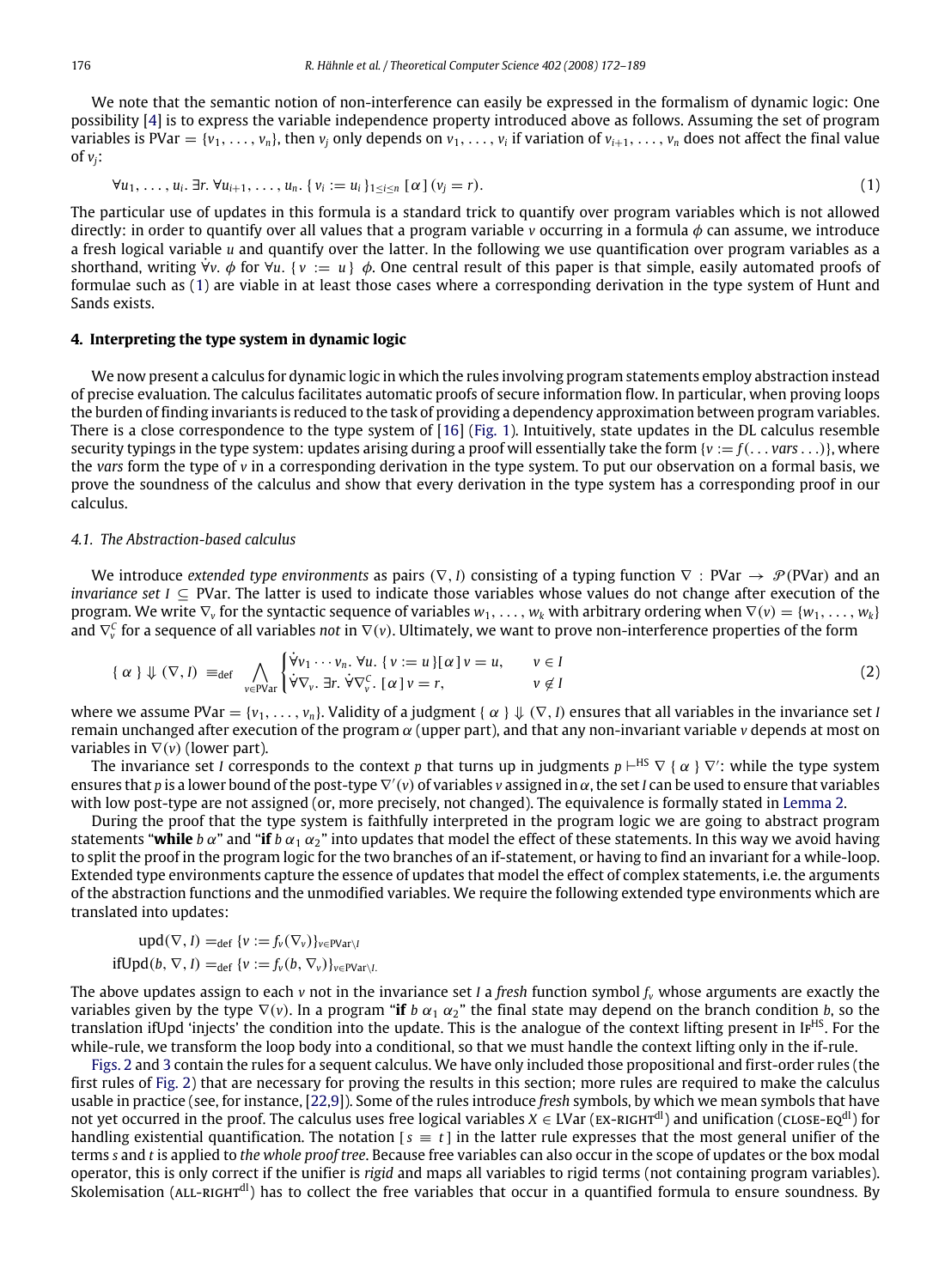<span id="page-5-0"></span>
$$
\begin{array}{ccc}\n\frac{\Gamma & \vdash^{\text{dl}} \phi, \Delta & \Gamma & \vdash^{\text{dl}} \psi, \Delta \\
\hline\n\Gamma & \vdash^{\text{dl}} \phi \land \psi, \Delta & \text{AND-RIGHT}^{\text{dl}} & \frac{\Gamma & \vdash^{\text{dl}} \phi, \psi, \Delta}{\Gamma & \vdash^{\text{dl}} \phi \lor \psi, \Delta} & \text{OR-RIGHT}^{\text{dl}} \\
\frac{\Gamma, \phi & \vdash^{\text{dl}} \psi, \Delta}{\Gamma & \vdash^{\text{dl}} \phi \to \psi, \Delta} & \text{IMP-RIGHT}^{\text{dl}} & \frac{\Gamma, \phi & \vdash^{\text{dl}} \Delta}{\Gamma & \vdash^{\text{dl}} \neg \phi, \Delta} & \text{NOT-RIGHT}^{\text{dl}} \\
\frac{*}{\Gamma, \phi & \vdash^{\text{dl}} \phi, \Delta} & \text{CLOSE}^{\text{dl}} & & & & \\
\end{array}
$$

Analogous: AND-LEFT<sup>dl</sup>, OR-LEFT<sup>dl</sup>, IMP-LEFT<sup>dl</sup>, NOT-LEFT<sup>dl</sup>

$$
\frac{\Gamma \vdash^{\text{dl}} \phi[x/f(X_1, \ldots, X_n)], \Delta}{\Gamma \vdash^{\text{dl}} \forall x. \phi, \Delta} \text{ALL-RIGHT}^{\text{dl}} \quad \text{vars}(\phi) \cap \text{LVar}\{x\},
$$
\n
$$
\frac{\Gamma \vdash^{\text{dl}} \phi[x/X], \exists x. \phi, \Delta}{\Gamma \vdash^{\text{dl}} \exists x. \phi, \Delta} \text{EX-RIGHT}^{\text{dl}} \quad \text{X fresh}
$$

Analogous: ALL-LEFT<sup>dl</sup>, EX-LEFT<sup>dl</sup>

$$
\frac{[s \stackrel{*}{\equiv} t]}{\Gamma \vdash^{dl} s = t, \Delta} \text{ CLOSE-EQ}^{dl} \qquad s, t \text{ unifiable}
$$
  
(with rigid unifier)

$$
\frac{(T \mid \text{d} \mid \Delta)[x/f(\text{vars}(t))]}{(T \mid \text{d} \mid \Delta)[x/t]} \text{ABSTRACT}^{\text{dl}}
$$

$$
\frac{\Gamma \vdash^{\text{dl}} \{U\} \phi, \Delta}{\Gamma \vdash^{\text{dl}} \{U\} [\phi, \Delta]} \quad \frac{\Gamma \vdash^{\text{dl}} \{U\} \{v := E\} [\dots] \phi, \Delta}{\Gamma \vdash^{\text{dl}} \{U\} [v = E; \dots] \phi, \Delta} \quad \text{ASSIGN}^{\text{dl}}
$$
\n
$$
\vdash^{\text{dl}} \{ \alpha_i \} \Downarrow (\nabla, I) \quad (i = 1, 2)
$$
\n
$$
\frac{\Gamma \vdash^{\text{dl}} \{U\} \{i\text{fUpd}(b, \nabla, I)\} [\dots] \phi, \Delta}{\Gamma \vdash^{\text{dl}} \{U\} [\text{if } b \alpha_1 \alpha_2; \dots] \phi, \Delta} \quad \text{Ir}^{\text{dl}}
$$
\n
$$
\vdash^{\text{dl}} \{i\text{f} b \alpha \{\} \} \Downarrow (\gamma^*_{\nabla}(\nabla), I)
$$
\n
$$
\frac{\Gamma \vdash^{\text{dl}} \{U\} \{ \text{upd}(\nabla, I)\} [\dots] \phi, \Delta}{\Gamma \vdash^{\text{dl}} \{U\} \{ \text{upd}(\nabla, I)\} [\dots] \phi, \Delta} \quad \text{WHLE}^{\text{dl}}
$$
\n
$$
\nu \in \nabla(\nu) \text{ for all } \nu \in \text{PVar}
$$

<span id="page-5-1"></span>**Fig. 2.** A dynamic logic calculus for information flow security. In the last four rules the update { *U* } can also be empty and disappear.

$$
\{w_1 := t_1, \ldots, w_k := t_k\} w_i \rightarrow^{dl} t_i \qquad \text{if } w_j \neq w_i \text{ for } i < j \leq k
$$
\n
$$
\{w_1 := t_1, \ldots, w_k := t_k\} t \rightarrow^{dl} t \qquad \text{if } w_1, \ldots, w_k \notin \text{vars}(t)
$$
\n
$$
\{U\} f(t_1, \ldots, t_n) \rightarrow^{dl} f(\{U\} t_1, \ldots, \{U\} t_n)
$$
\n
$$
\{U\} (t_1 = t_2) \rightarrow^{dl} \{U\} t_1 = \{U\} t_2
$$
\n
$$
\{U\} \rightarrow \phi \rightarrow^{dl} \neg \{U\} \phi
$$
\n
$$
\{U\} (\phi_1 * \phi_2) \rightarrow^{dl} \{U\} \phi_1 * \{U\} \phi_2 \qquad \text{for } * \in \{\vee, \wedge\}
$$
\n
$$
\{U\} \{w_1 := t_1, \ldots, w_k := t_k\} \phi
$$
\n
$$
\rightarrow^{dl} \{U, w_1 := \{U\} t_1, \ldots, w_k := \{U\} t_k\} \phi
$$
\n
$$
\frac{s \stackrel{*}{\rightarrow}^{dl} t \quad \Gamma, \phi[t] \stackrel{*}{\leftarrow}^{dl} \Delta} \stackrel{*}{\rightarrow}^{dl} \qquad \frac{s \stackrel{*}{\rightarrow}^{dl} t \quad \Gamma \stackrel{*}{\leftarrow}^{dl} \phi[s], \Delta} \stackrel{*}{\rightarrow}^{dl} \qquad \text{if } \varphi[s], \Delta}
$$

**Fig. 3.** Application rules for updates in dynamic logic, as far as they are required for [Lemma](#page-7-1) [6.](#page-7-1) Further application and simplification rules are necessary in general.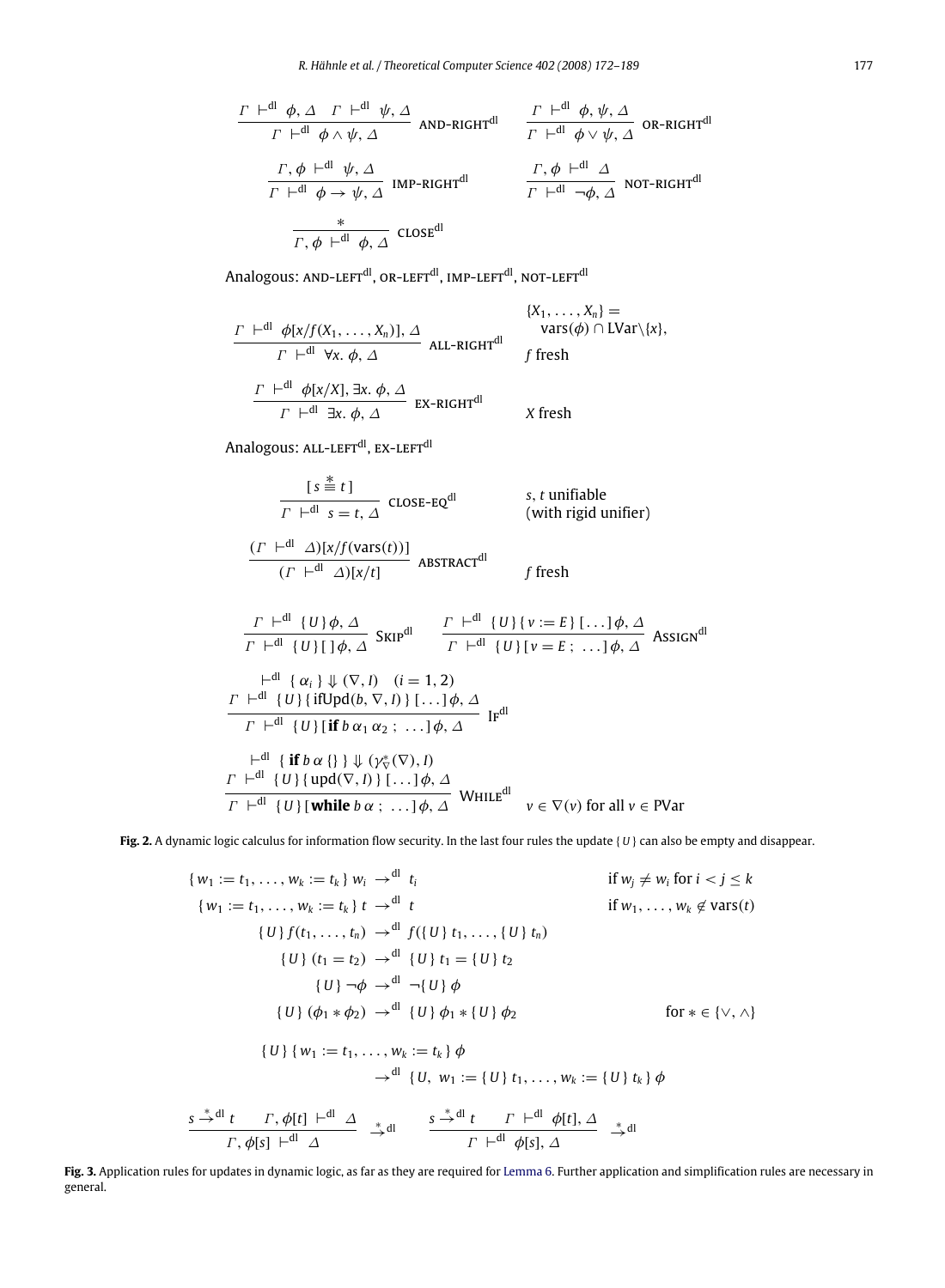definition of the non-interference properties [\(2\)](#page-4-2) and by the design of the rules of the dynamic logic calculus it is sufficient to define update rules for terms, quantifier-free formulae, and other updates. Such rules can be used at any point in a proof to simplify expressions containing updates.

Rule Abstract<sup>dl</sup> can be used to normalise terms occurring in updates to the form  $f($ ... *vars* ...). In rules If<sup>dl</sup> and WHILE<sup>dl</sup> the second premiss represents the actual abstraction of the program statement for a suitably chosen typing ∇ and invariance set *I*. This abstraction is justified through the first premiss in terms of another non-interference proof obligation. The concretisation operator  $\gamma^*$  (cf. [\[16\]](#page-16-13)) of rule WHILE<sup>dl</sup> is generally defined as

<span id="page-6-1"></span>
$$
\gamma_{\nabla_1}^*(\nabla_2)(x) =_{\text{def}} \{ y \in \text{PVar} \mid \nabla_1(y) \subseteq \nabla_2(x) \} \quad (x \in \text{PVar}). \tag{3}
$$

Together with the side condition that for all *v* we require  $v \in \nabla(v)$ , a closure property on dependencies is ensured;  $w\in\gamma^*_\nabla(\nabla)(v)$  implies  $\gamma^*_\nabla(\nabla)(w)\subseteq\gamma^*_\nabla(\nabla)(v)$ ; if a variable depends on another, the latter's dependencies are included in the former's. This accounts for the fact that the loop body can be executed more than once, which in general causes transitive dependencies.

*Function arguments ensure soundness.* A recurring proof obligation in a non-interference proof is a statement of the form ∀∇˙ *<sup>v</sup>*. ∃*r*. ∀∇˙ *<sup>C</sup> v* . [α] *v* = *r*, see [\(2\)](#page-4-2). To prove this statement without abstraction requires to find a function of the variables ∇*<sup>v</sup>* that yields the value of *v* under  $\alpha$  for every given pre-state. In other words, one must find the strongest post-condition w.r.t. *v*'s value. In a logic-based view this function corresponds to a term substituted for the existentially quantified variable *r* in which the  $\nabla_v^C$  do not occur. In a unification-based calculus the occurs check will let all those proofs fail where an actual information flow from ∇ *C v* to *v* takes place. The purpose of the arguments in the abstraction functions *f<sup>v</sup>* that model the effect of complex statements is exactly to retain this crucial property in the abstract version of the calculus. We must make sure that an abstraction function *f<sup>v</sup>* that approximates the effect of α on *v* has at least those variables as arguments that occur in the term representing the final value of  $\nu$  after execution of  $\alpha$ .

<span id="page-6-6"></span>**Theorem 1** (*Soundness*). *The rules of the DL calculus given in [Figs.](#page-5-0)* [2](#page-5-0) *and* [3](#page-5-1) *are sound: the root of a closed proof tree is a valid sequent.*

# *4.2. Simulating type derivations in the DL calculus*

In order to show faithful interpretation of the type system in the program logic, we first put the connection between invariance sets and contexts on solid ground. It suffices to approximate the invariance of variables *v* with the requirement that *v* must not occur as left-hand side of assignments (*Lhs*( $\alpha$ ) is the set of all left-hand sides of assignments in  $\alpha$ ).

**Lemma 2.** *In the type system of* [\[16\]](#page-16-13) [\(Fig.](#page-2-1) [1\)](#page-2-1) *the following equivalence holds:*

<span id="page-6-0"></span> $p \vdash^{\text{HS}} \nabla \{ \alpha \} \nabla'$  *iff*  $\bot \vdash^{\text{HS}} \nabla \{ \alpha \} \nabla'$  and  $f.a. v \in \text{Lhs}(\alpha) : p \sqsubseteq \nabla'(v).$ 

Furthermore, we can normalise type derivations thanks to the Canonical Derivations Lemma of [\[16\]](#page-16-13). The crucial ingredient is the concretisation operator  $\gamma^*$  defined in [\(3\)](#page-6-1).

# <span id="page-6-2"></span>**Lemma 3** (*Canonical Derivations*).

 $\bot \vdash^{\text{HS}} \nabla \{ \alpha \} \nabla'$  *iff*  $\bot \vdash^{\text{HS}} \Delta_0 \{ \alpha \} \gamma^*_{\nabla}(\nabla')$  where  $\Delta_0 = \lambda x. \{x\}.$ 

For brevity, we must refer to Hunt and Sands' paper for details, but in the setting at hand one can intuitively take [Lemma](#page-6-2) [3](#page-6-2) as stating that any typing judgment can also be understood as a dependency judgment: the typing on the left-hand side is equivalent to the statement that the final value of *x may depend on* the initial value of *y* only if *y* appears in the post-type, or dependence set,  $\gamma_{\nabla}^*(\nabla')(x)$ .

The type system of [Fig.](#page-7-2) [4](#page-7-2) only mentions judgments with a pre-type  $\Delta_0$  as depicted on the right-hand side of the equivalence in [Lemma](#page-6-2) [3.](#page-6-2) Further, the context *p* has been replaced by equivalent side conditions [\(Lemma](#page-6-0) [2\)](#page-6-0), and rule SEQ<sup>HS</sup> is built into the other rules, i.e., the rules always work on the initial statement of a program. Likewise, rule Sub<sup>HS</sup> has been integrated in SKIP<sup>cf</sup> and WHILE<sup>cf</sup>. The type system is equivalent to Hunt and Sands' system [\(Fig.](#page-2-1) [1\)](#page-2-1):

# **Lemma 4.**

<span id="page-6-5"></span><span id="page-6-4"></span> $\perp \vdash^{\text{HS}} \varDelta_0$  {  $\alpha$  }  $\nabla$  *if and only if*  $\;\;\vdash^{\text{cf}} \varDelta_0$  {  $\alpha$  }  $\nabla$ .

The proof proceeds in multiple steps by devising intermediate type systems, each of which adds a modification towards the system in [Fig.](#page-7-2) [4](#page-7-2) and which is equivalent to Hunt and Sands' system. (The step from  $\vdash^{\textsf{cf}}$  to  $\;\vdash^{\textsf{dl}}\;$  is done in [Lemma](#page-7-1) [6.](#page-7-1))

Obviously, due to the approximative character of  $IF<sup>dl</sup>$  and WHILE<sup>dl</sup> (and the lack of arithmetic), our DL calculus is not (relatively) complete in the sense of [\[20\]](#page-17-2). For the particular judgements { $\alpha$  }  $\Downarrow$  ( $\nabla$ , *I*) the calculus is, however, not more incomplete than the type system of [Fig.](#page-2-1)  $1 1 -$  every typable program can also be proven secure using the DL calculus.<sup>[4](#page-6-3)</sup>

<span id="page-6-3"></span><sup>&</sup>lt;sup>4</sup> The converse of [Theorem](#page-6-4) [5](#page-6-4) does not hold. In the basic version of the calculus of [Fig.](#page-5-0) [2,](#page-5-0) untypable programs like "**if** (*h*)  $\{h = l; l = h\}$   $\{l = l\}$ " can be proven secure. Section [6](#page-10-0) discusses how the precision of the DL calculus can be further augmented.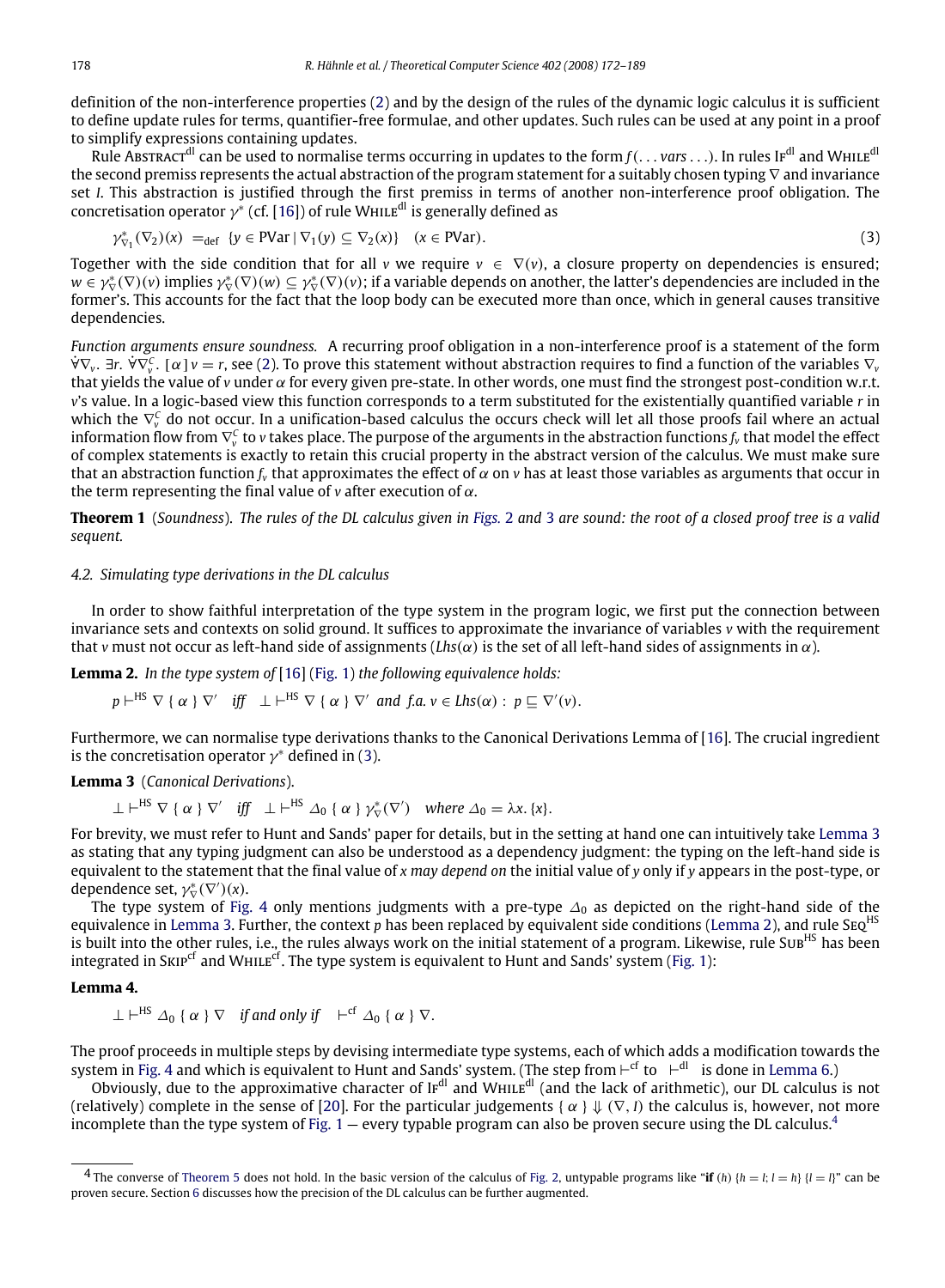<span id="page-7-2"></span>
$$
\frac{\overline{f} \circ \overline{f} \wedge \overline{f} \wedge \overline{f}}{\overline{f} \wedge \overline{f} \wedge \overline{f}} \wedge \overline{f} \wedge \overline{f} \wedge \overline{f}} \qquad v \in \nabla(v) \text{ for all } v \in \text{PVar}
$$
\n
$$
\frac{\Delta_0 \vdash E : t \quad \overline{f} \wedge \overline{f} \wedge \overline{f} \wedge \overline{f} \wedge \overline{f} \wedge \overline{f} \wedge \overline{f} \wedge \overline{f} \wedge \overline{f} \wedge \overline{f} \wedge \overline{f} \wedge \overline{f} \wedge \overline{f} \wedge \overline{f} \wedge \overline{f} \wedge \overline{f} \wedge \overline{f} \wedge \overline{f} \wedge \overline{f} \wedge \overline{f} \wedge \overline{f} \wedge \overline{f} \wedge \overline{f} \wedge \overline{f} \wedge \overline{f} \wedge \overline{f} \wedge \overline{f} \wedge \overline{f} \wedge \overline{f} \wedge \overline{f} \wedge \overline{f} \wedge \overline{f} \wedge \overline{f} \wedge \overline{f} \wedge \overline{f} \wedge \overline{f} \wedge \overline{f} \wedge \overline{f} \wedge \overline{f} \wedge \overline{f} \wedge \overline{f} \wedge \overline{f} \wedge \overline{f} \wedge \overline{f} \wedge \overline{f} \wedge \overline{f} \wedge \overline{f} \wedge \overline{f} \wedge \overline{f} \wedge \overline{f} \wedge \overline{f} \wedge \overline{f} \wedge \overline{f} \wedge \overline{f} \wedge \overline{f} \wedge \overline{f} \wedge \overline{f} \wedge \overline{f} \wedge \overline{f} \wedge \overline{f} \wedge \overline{f} \wedge \overline{f} \wedge \overline{f} \wedge \overline{f} \wedge \overline{f} \wedge \overline{f} \wedge \overline{f} \wedge \overline{f} \wedge \overline{f} \wedge \overline{f
$$

**Fig. 4.** Intermediate flow-sensitive type system for information flow analysis.

# **Theorem 5.**

 $\perp \vdash^{HS} \varDelta_0 {\alpha} \nvert \nabla$  *implies*  $\vdash^{dl} {\{\alpha\} \Downarrow (\nabla, \emptyset)}.$ 

The proof of the theorem is constructive: a method for translating type derivations into DL proofs is given. The existence of this translation mapping shows that proving in the DL calculus is, in principle, not more difficult than typing programs using the system of [Fig.](#page-2-1) [1.](#page-2-1)

The first part of the translation is accomplished by [Lemma](#page-6-5) [4](#page-6-5) which covers structural differences between type derivations and DL proofs. Applications of the rules of [Fig.](#page-7-2) [4](#page-7-2) can then almost directly be replaced with the corresponding rules of the DL calculus:

# **Lemma 6.**

<span id="page-7-1"></span> $\vdash^{\text{cf}} \Delta_0 \{\alpha \} \nabla$  *implies*  $\vdash^{\text{dl}} \{\alpha \} \Downarrow (\nabla, \emptyset).$ 

#### <span id="page-7-0"></span>**5. Reducing the size of proofs**

Type derivations in the system cf of [Fig.](#page-7-2) [4](#page-7-2) grow linearly with the program size: there is always a one-to-one correspondence between the statements of a verified program  $\alpha$  and the nodes labelled with Assıcn<sup>cf</sup>, Ir<sup>cf</sup>, or WHILE<sup>cf</sup> in a type derivation for  $\alpha$ . This is a property that is lost in the DL calculus from [Fig.](#page-5-0) [2,](#page-5-0) in which the size of a proof tree can grow exponentially in the number of if- and while-statements of a program. The reason lies in the rules IF<sup>dl</sup> and WHILE<sup>dl</sup>, which split over the complete set PVar of program variables: recall from [\(2\)](#page-4-2) that a non-interference statement { α } ⇓ (∇,*I*) contains a conjunct for each program variable.

This complexity is not inherent to our calculus, but merely a consequence of the naive encoding [\(2\)](#page-4-2) of type environments in formulae. Instead of inspecting the variables of a program one by one for independence according to their post-type, they can also be checked all at once, as it is done by the type system. Such an optimised encoding that avoids exponential blow-up is achieved by factoring out the common parts in the conjuncts of [\(2\)](#page-4-2), expressing the differing parts with the help of conditional terms *if* φ *then s else t*. The resulting formulae can be proven in such a way that each statement of a program is handled by exactly one application of the rules Assign<sup>dl</sup>, Ir<sup>dl</sup>, or WHILE<sup>dl</sup> (provided that the formula is provable at all). However, proofs still grow quadratically in the number of program variables, which is natural considering that a type environment  $\nabla$  in our case is a mapping PVar  $\rightarrow \mathcal{P}$  (PVar).

As the selection of the program variable to be checked for independence is in the optimised encoding done on the object level, a suitable discrete datatype is needed. For simplicity, we use integer arithmetic for this purpose, although it would also be possible to introduce a finite datatype with sufficiently many individuals. The only integer reasoning that has to be done by the calculus is the decision whether two integer literals are equal or different.

#### *5.1. Non-Interference properties*

We assume a fixed extended type environment (∇, *I*) and an arbitrary, but fixed enumeration {*v*<sub>1</sub>, . . . , *v<sub>n</sub>*} of the program variables PVar. The optimised non-interference formula has the form

<span id="page-7-3"></span>
$$
\{\alpha\} \downarrow_{\mathcal{C}} (\nabla, I) \equiv_{\text{def}} \forall k. \exists \mathbf{r}. \{\text{CUpd}(k, \mathbf{r})\} [\alpha] \text{CPost}(k, \mathbf{r}) \tag{4}
$$

in which *k* is an integer variable and **r** denotes a list *r*1, . . . ,*r<sup>n</sup>* of distinct logical variables. As before, **r** represents the postvalues of the program variables  $v_1, \ldots, v_n$ . The value of *k* determines the variable  $v_k$  whose independence is supposed to be verified.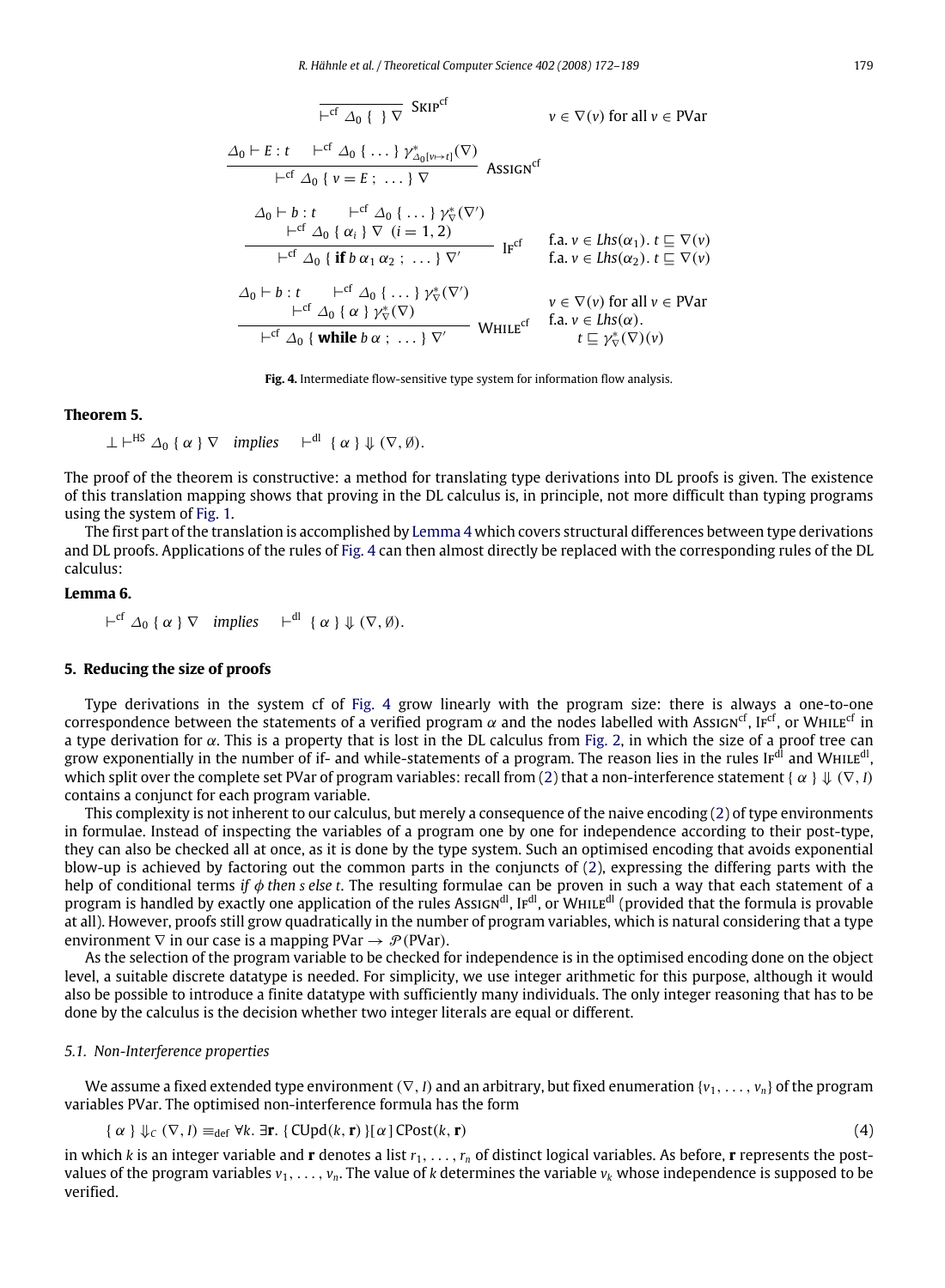<span id="page-8-0"></span>180 *R. Hähnle et al. / Theoretical Computer Science 402 (2008) 172–189*

$$
\frac{\Gamma, \phi \vdash^{\text{dl}} \Delta}{\Gamma \vdash^{\text{dl}} \Delta} \text{ ARITH}^{\text{dl}}
$$
\n
$$
(\phi \text{ is a theorem of first-order arithmetic})
$$
\n
$$
\frac{(\Gamma, \phi \vdash^{\text{dl}} \Delta)[x/s]}{(\Gamma \vdash^{\text{dl}} \phi, \Delta)[x/t]}
$$
\n
$$
\frac{(\chi \notin \text{vars}(\phi), x \text{ not in the scope of quantifiers})}{(\Gamma \vdash^{\text{dl}} \Delta)[x/(if \phi \text{ then } s \text{ else } t)]} \text{ SPIIT-IF}^{\text{dl}}
$$
\nsop of quantifiers, modalities or updates)\n
$$
(\text{if } \phi \text{ then } s_1 \text{ else } t_1) * (\text{if } \phi \text{ then } s_2 \text{ else } t_2)
$$
\n
$$
\rightarrow^{\text{dl}} \text{ if } \phi \text{ then } (s_1 * s_2) \text{ else } (t_1 * t_2) \qquad (* \in \{+, -, ... \})
$$

**Fig. 5.** Additional DL rules to handle optimised non-interference formulae.

The update CUpd(k, **r**) combines the updates for the different cases in the formula {  $\alpha$  }  $\parallel$  ( $\nabla$ , *I*) (after eliminating the quantifiers):

CUpd(k, **r**) =  
\n
$$
V_1 := V_1(k, \mathbf{r}), \dots, v_n := V_n(k, \mathbf{r})
$$
\n
$$
V_i(k, \mathbf{r}) =_{def} \quad \text{if } k = 1 \text{ then } V_{i,1}(r_1)
$$
\n
$$
\text{else if } k = 2 \text{ then } V_{i,2}(r_2)
$$
\n
$$
\vdots
$$
\n
$$
\text{else } V_{i,n}(r_n)
$$
\n
$$
V_{i,j}(r_j) =_{def} \quad \begin{cases} c_{i,j} & \text{for } v_j \in I \text{ or } v_i \in \nabla(v_j) \\ f_{i,j}(r_j) & \text{otherwise} \end{cases}
$$

where  $c_{i,j}$  and  $f_{i,j}$  (for  $1 \leq i, j \leq n$ ) are fresh constant and function symbols. Likewise, the formula CPost $(k, r)$  performs a local case analysis for checking the different post-conditions of { $\alpha$  }  $\Downarrow$  ( $\nabla$ , *I*):

$$
\text{CPost}(k, \mathbf{r}) \equiv_{\text{def}} \bigwedge_{1 \le j \le n} \begin{cases} k = j \to v_j = c_{j,j} & \text{for } v_j \in I \\ k = j \to v_j = r_j & \text{otherwise.} \end{cases}
$$

For each  $k \in \{1, \ldots, n\}$ , the formula  $\exists$ **r**. { CUpd( $k$ , **r**)}[ $\alpha$ ] CPost( $k$ , **r**) represents one of the conjuncts of { $\alpha$  }  $\Downarrow$  ( $\nabla$ , *I*). More formally, we can observe that the optimised non-interference formulae are equivalent to the original formulae, which means that {  $\alpha$  }  $\Downarrow_C (\nabla, I)$  can be used in the rules IF<sup>dl</sup> and WHILE<sup>dl</sup> as we please:

# **Lemma 7.**

$$
\{\alpha\} \Downarrow_c (\nabla, I)
$$
 is valid if and only if  $\{\alpha\} \Downarrow (\nabla, I)$  is valid.

Instead of the list **r** of variables, we could, in principle, also use a single variable r in [\(4\)](#page-7-3). This would require to apply EX-RIGHT<sup>dl</sup> multiple times to the same formula in a proof, however, and ultimately lead to proofs of exponential size. As a further optimisation, it is possible to combine the different cases for showing the invariance of program variables *I* into a single case.

## *5.2. Proofs with the optimised encoding*

Proving programs secure using non-interference formulae [\(4\)](#page-7-3) requires somewhat more sophisticated first-order reasoning than before. [Fig.](#page-8-0) [5](#page-8-0) shows three further rules that are necessary:

- We assume that an oracle a background reasoner is available that handles arithmetic for us (rule ARITH<sup>dl</sup>).
- The rule split-if<sup>dl</sup> handles conditional terms by proof splitting. We only need to apply split-if<sup>dl</sup> when the program has disappeared in a proof goal and the post-condition is verified.
- The last rule is an example for a rule that normalises conditional expressions, which can help to keep updates small during a proof. Similar rules are necessary for function application or other operators. Normalisation can also be required before applying the rule ABSTRACT<sup>dl</sup>, because the result of ABSTRACT<sup>dl</sup> might otherwise be too imprecise (e.g., when applying the rule to a whole expression  $V_i(k, r)$ ).

<span id="page-8-1"></span>With the additional rules from [Fig.](#page-8-0) [5,](#page-8-0) the DL calculus is also complete on non-interference formulae { $\alpha \} \psi_c (\nabla, I)$  (in the sense of [Theorem](#page-6-4) [5\)](#page-6-4). This can be seen when examining the proof of [Lemma](#page-7-1) [6,](#page-7-1) which essentially works by constructing the same proof tree for each conjunct of the old non-interference formulae { $\alpha$  }  $\Downarrow$  ( $\nabla$ , *I*). The proofs only differ in the updates in front of programs. A formula { $\alpha$  }  $\downarrow$ <sub>*C*</sub> ( $\nabla$ , *I*) can be proven in the same way, only that more complex first-order reasoning is necessary in the leaves of the proof for handling the case distinctions in  $\text{CUpd}(k, r)$  and  $\text{CPost}(k, r)$ :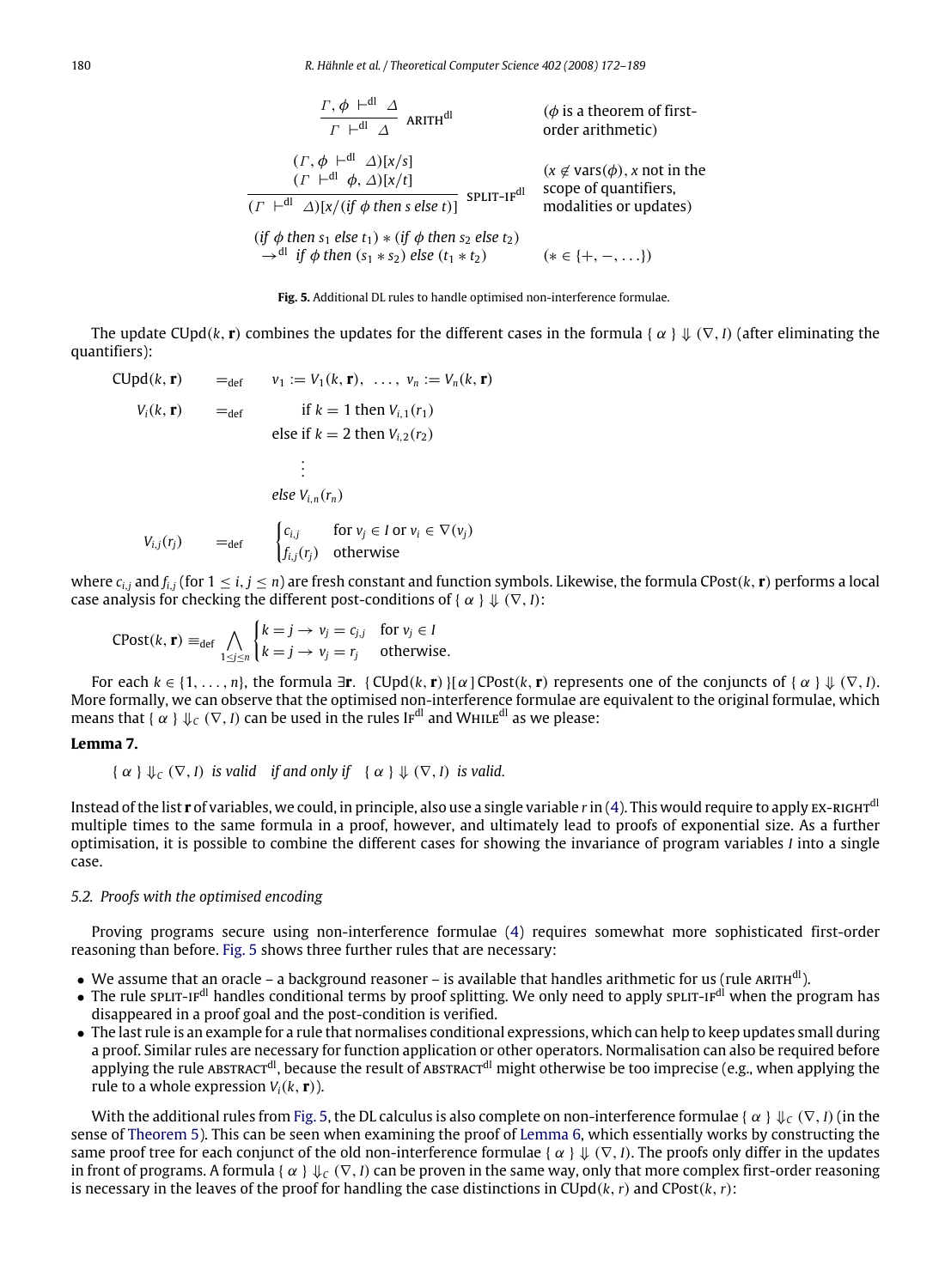<span id="page-9-0"></span>
$$
\frac{[f_v(c_{3,1}, c_{1,1}^*) = R_1]}{k_c = 1 +^{d1} f_v(c_{3,1}, c_{1,1}) = R_1} \quad \frac{[c_{1,2}^* = R_2]}{k_c = 2 +^{d1} c_{1,2} = R_2} \quad \frac{*}{k_c = 3 +^{d1} c_{3,3} = c_{3,3}} \cdot \frac{1}{k_c = 1 +^{d1} f_v(V_3, V_1) = R_1} \quad \frac{1}{k_c = 2 +^{d1} V_1 = R_2} \quad k_c = 3 +^{d1} V_3 = c_{3,3} \cdot \frac{1}{k_c} = \frac{1}{k_c} \cdot \frac{1}{k_c} \cdot \frac{1}{k_c} = \frac{1}{k_c} \cdot \frac{1}{k_c} \cdot \frac{1}{k_c} = \frac{1}{k_c} \cdot \frac{1}{k_c} \cdot \frac{1}{k_c} = \frac{1}{k_c} \cdot \frac{1}{k_c} \cdot \frac{1}{k_c} = \frac{1}{k_c} \cdot \frac{1}{k_c} \cdot \frac{1}{k_c} = \frac{1}{k_c} \cdot \frac{1}{k_c} \cdot \frac{1}{k_c} = \frac{1}{k_c} \cdot \frac{1}{k_c} \cdot \frac{1}{k_c} = \frac{1}{k_c} \cdot \frac{1}{k_c} \cdot \frac{1}{k_c} = \frac{1}{k_c} \cdot \frac{1}{k_c} \cdot \frac{1}{k_c} = \frac{1}{k_c} \cdot \frac{1}{k_c} \cdot \frac{1}{k_c} = \frac{1}{k_c} \cdot \frac{1}{k_c} \cdot \frac{1}{k_c} = \frac{1}{k_c} \cdot \frac{1}{k_c} \cdot \frac{1}{k_c} = \frac{1}{k_c} \cdot \frac{1}{k_c} \cdot \frac{1}{k_c} = \frac{1}{k_c} \cdot \frac{1}{k_c} \cdot \frac{1}{k_c} = \frac{1}{k_c} \cdot \frac{1}{k_c} \cdot \frac{1}{k_c} = \frac{1}{k_c} \cdot \frac{1}{k_c} \cdot \frac{1}{k_c} = \frac{1}{k_c} \cdot \frac{1}{k_c} \cdot \frac{1}{k_c} = \frac{1}{k_c} \cdot \frac{1}{k_c} \cdot \frac{1}{k_c} = \frac{1}{k_c} \cdot \frac{1}{k_c} \cdot \frac{
$$

**Fig. 6.** Example proof using the optimised non-interference formulae. We write  $\alpha$  for the program  $w = v$  and  $\beta$  for the program **if**  $b$  { $v = v + 1$ } { $v = 0$ }. The right-hand sides of the update  $CUpd(k_c, \mathbf{R})$  are abbreviated with  $V_1$ ,  $V_2$ ,  $V_3$ .

#### **Theorem 8.**

 $\perp \vdash^{\text{HS}} \varDelta_0 \{ \alpha \} \nabla$  *implies*  $\vdash^{\text{dl}} \{ \alpha \} \Downarrow_c (\nabla, \emptyset).$ 

**Example 9.** We illustrate the optimized non-interference formulae by verifying that the program " $w = v$ ; if *b* {*v* =  $v + 1$  { $v = 0$ }" adheres to the post-typing  $(\nabla, I)$  with  $\nabla(v) = \{v, b\}$ ,  $\nabla(w) = \{v\}$ ,  $\nabla(b) = \{b\}$ ,  $I = \{b\}$ . For the enumeration {*v*, *w*, *b*} of the program variables, the update and the post-condition of the proof obligation are:

| \n $v := \text{if } k = 1 \text{ then } c_{1,1}$ \n                   | \n $\text{else if } k = 2 \text{ then } c_{1,2}$ \n |
|-----------------------------------------------------------------------|-----------------------------------------------------|
| \n $w := \text{else } c_{1,3},$ \n                                    |                                                     |
| \n $w := \text{else } \text{if } k = 1 \text{ then } f_{2,1}(r_1)$ \n |                                                     |
| \n $\text{else if } k = 2 \text{ then } f_{2,2}(r_2)$ \n              |                                                     |
| \n $b := \text{else } c_{2,3},$ \n                                    |                                                     |
| \n $b := \text{else } \text{if } k = 1 \text{ then } c_{3,1}$ \n      |                                                     |
| \n $\text{else if } k = 2 \text{ then } f_{3,2}(r_2)$ \n              |                                                     |
| \n $\text{else } c_{3,3}$ \n                                          |                                                     |
| \n $(k = 1 \rightarrow v = r_1)$ \n                                   |                                                     |
| \n $CPost(k, r) = -\text{def } \land (k = 2 \rightarrow w = r_2)$ \n  |                                                     |
| \n $\land (k = 3 \rightarrow b = c_{3,3}).$ \n                        |                                                     |

The proof is outlined in [Fig.](#page-9-0) [6](#page-9-0) and starts with the non-interference formula {  $\alpha$ ;  $\beta$  }  $\Downarrow_C (\nabla, I)$  (the two statements of the program are denoted by α and β). As first step, the quantifiers of this formula are eliminated and the assignment  $w = v$  is executed, which modifies the update in front of the program. To execute the conditional statement, the typing ( $\Delta_0$ ,  $\{w, b\}$ ) is used: the variables *w* and *b* are not changed in any of the branches, and for both branches the post-value of *v* only depends on the pre-value of *v*. We skip the subproofs for the if-branches and only show the branch  $D$ , in which the main post-condition is discharged. In D, the effect of the conditional statement is summarised with the update ifUpd( $b$ ,  $\Delta_0$ ,  $\{w, b\}$ ) = ( $v := f_v(b, v)$ ) (for a fresh function symbol *fv*). After simplifying the update and eliminating the now empty modal operator, the postcondition CPost(*kc*, **R**) can be expanded and leads to three further branches, one for each program variable. At this point, the conditional terms  $V_1$ ,  $V_2$ ,  $V_3$  can be eliminated by repeatedly applying the rules sp $LIT-H<sup>dl</sup>$ , ARITH<sup>dl</sup> and doing propositional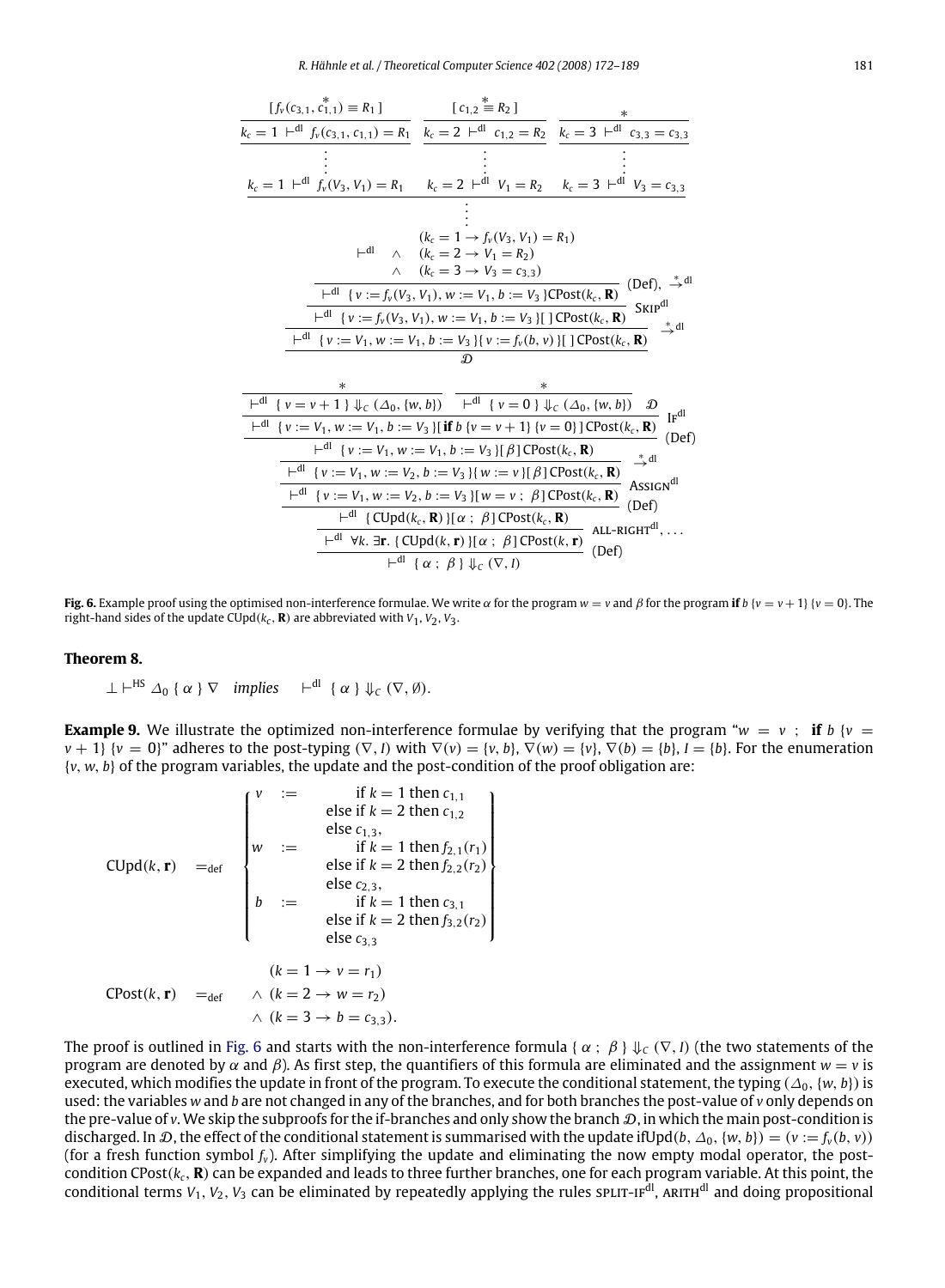reasoning (note, that ARITH<sup>dl</sup> only has to introduce formulae like  $k_c = 1 \rightarrow k_c \neq 2$ , etc.). Finally, all goals can be closed with the help of CLOSE-EQ<sup>dl</sup>.

### <span id="page-10-0"></span>**6. Higher precision and delimited information release**

Many realistic languages feature exceptions as a means to indicate failure. The occurrence of an exception can also lead to information leakage. Therefore, an information flow analysis for such a language must, at each point where an exception might possibly occur, either ensure that this will indeed not happen at runtime or verify that the induced information flow is benign. The Jif system [\[6\]](#page-16-4) which implements a security type system for a large subset of the Java language employs a simple data flow analysis to retain a practically acceptable precision w.r.t. exceptions. The data flow analysis can verify the absence of null pointer exceptions and class cast exceptions in certain cases. However, to enhance the precision of this analysis to an acceptable level one is forced to apply a somewhat cumbersome programming style.

The occurrence of exception statements is one example, where we gain something from the fact that our analysis is embedded in a more general program logic: there is no need to stack one analysis on top of another to scale the approach up to bigger languages. Instead, we can uniformly deal with added features, in this case exceptions, within one and the same calculus. In the precise version of the calculus for JavaCard, as implemented in the KeY system [\[9\]](#page-16-6), exceptions are similar to conditional statements by branching on the condition under which an exception would occur. An uncaught exception is treated as non-termination. As an example, the division  $v_1/v_2$  would have the condition that  $v_2$  is zero:

$$
\frac{v_2 \neq 0 \ \vdash^{\text{dl}} \ \{w := v_1/v_2\} \ [\dots \dots] \phi \qquad v_2 = 0 \ \vdash^{\text{dl}} \ [\dots \text{throw } E \dots] \phi}{\vdash^{\text{dl}} \ [\dots \ w = v_1/v_2 \dots] \phi}
$$

("....." denotes a context possibly containing exception handlers). If we knew  $v_2 \neq 0$  at this point of the proof, implying that the division does in fact not raise an exception, the right branch could be closed immediately. Because our DL calculus stores the values of variables (instead of only their type), as long as no abstraction occurs, the value is usually available:

- rule Assign<sup>dl</sup> does not involve abstraction, which means that sequential programs can be executed without loss of information, and
- invariance sets *I* in non-interference judgments allow us to retain information about unchanged variables across conditional statements and loops.

This can be seen for a program like " $v = 2$ ; **while**  $b \alpha$ ;  $w = w/v$ " in which  $\alpha$  does not assign to *v*. By including *v* in the invariance set for "while  $b \alpha$ " we can deduce that  $v = 2$  still holds after the loop, and thus be sure that the division will succeed. This is a typical example for a program containing an initialisation part that establishes invariants, and a use part that relies on the invariants. The pattern recurs in many flavours: examples are the initialisation and use of libraries and the well-definedness of references after object creation. We are optimistic to gather further empirical evidence of our claim that increased precision is useful in practice.

# *6.1. Increasing precision*

While our DL calculus is able to maintain state information *across* statements, the rules IF<sup>dl</sup> and WHILE<sup>dl</sup> lose this information in their first premiss that involves a non-interference proof for the statement *body*. It cannot be deduced, for example, that no exceptions occur in " $v = 2$ ; while  $b \{w = w/v\}$ ". As another shortcoming, the branch predicate (the formula that represents the guard of a conditional or loop) is not taken into account, so that absence of exceptions cannot be shown, for example, in the program "**if**  $(v \neq 0)$  { $w = 1/v$ } ".

One way to remedy this problem is to relax the first premisses in I $F^{dl}$  and WHILE<sup>dl</sup>. The idea is to relativize non-interference judgments and introduce *preconditions* φ under which the program must satisfy non-interference.

$$
\{\alpha\} \Downarrow (\nabla, I, \phi) \equiv_{\text{def}} \bigwedge_{v \in \text{PVar}} \begin{cases} \forall v_1 \cdots v_n. \ (\phi \rightarrow [\alpha] \, v = u), & v \in I \\ \forall \nabla_v. \ \exists r. \ \forall \nabla_v^C. \ (\phi \rightarrow [\alpha] \, v = r), & v \notin I. \end{cases}
$$

In a relativized rule for if-statements, for instance, such a precondition could be used to "pass through" side formulae and state information contained in the update *U*, as well as to exploit branch predicates: we may use arbitrary preconditions  $\phi_1$ ,  $\phi_2$  in the branches provided that we can show that they hold already before the if-statement is executed:

$$
\begin{array}{c}\n\vdash^{\text{dl}} \{\alpha_{1}\} \Downarrow (\nabla, I, \phi_{1}) & \vdash^{\text{dl}} \{\alpha_{2}\} \Downarrow (\nabla, I, \phi_{2}) \\
\Gamma, \{U\}b = \text{TRUE} \vdash^{\text{dl}} \{U\} \phi_{1}, \Delta & \Gamma, \{U\}b \neq \text{TRUE} \vdash^{\text{dl}} \{U\} \phi_{2}, \Delta \\
\hline\n\Gamma \vdash^{\text{dl}} \{U\} \{\text{ifUpd}(b, \nabla, I)\} \ [\ldots] \phi, \Delta \\
\hline\n\Gamma \vdash^{\text{dl}} \{U\} \{\text{if } b \alpha_{1} \alpha_{2} \ ; \ \ldots] \phi, \Delta\n\end{array}
$$

An even more interesting usage of relativized non-interference statements is to handle delimited information release in the style of Darvas et al. [\[4\]](#page-16-2), i.e., situations in which non-interference does not strictly hold and some well-defined information about secret values may be released. The general approach of [\[4\]](#page-16-2) is to define a partition of the program state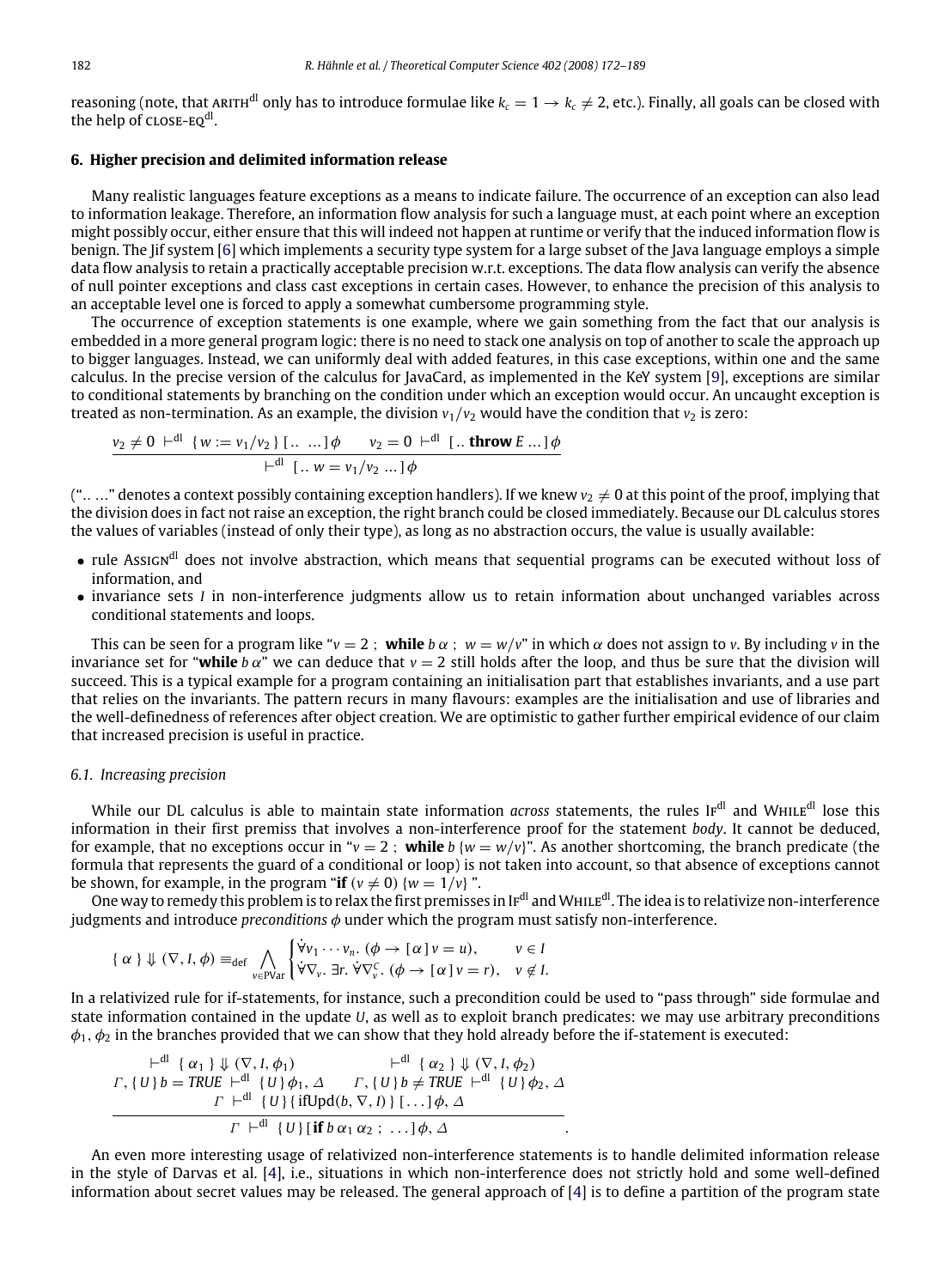<span id="page-11-0"></span>
$$
f'_i \text{(TRUE)} = R \text{ ]}
$$
\n
$$
\frac{\text{odd}(f_h(R)) + \text{dl} f'_i \text{(TRUE)} = R}{\text{odd}(f_h(R)) + \text{dl} f'_i \text{(dtd)}(f_h(R))} = R \text{APPLY-EQ}^{\text{dl}}
$$
\n
$$
\frac{\text{odd}(f_h(R)) + \text{dl} \{1 := f_l(R), h := f_h(R)\} \{1 := f'_l(\text{odd}(h))\} \} = R \Rightarrow^{\text{*} \text{dl}}
$$
\n
$$
\frac{\text{ad}}{\text{dtd}} \left\{\frac{1}{1 - \text{dl} + \text{dl} \{1 = \text{dl} + \text{dl} \{1 = \text{dl} + \text{dl} \{1 = \text{dl} + \text{dl} \{1 = \text{dl} + \text{dl} \{1 = \text{dl} + \text{dl} \{1 = \text{dl} + \text{dl} + \text{dl} + \text{dl} + \text{dl} + \text{dl} + \text{dl} + \text{dl} + \text{dl} + \text{dl} + \text{dl} + \text{dl} + \text{dl} + \text{dl} + \text{dl} + \text{dl} + \text{dl} + \text{dl} + \text{dl} + \text{dl} + \text{dl} + \text{dl} + \text{dl} + \text{dl} + \text{dl} + \text{dl} + \text{dl} + \text{dl} + \text{dl} + \text{dl} + \text{dl} + \text{dl} + \text{dl} + \text{dl} + \text{dl} + \text{dl} + \text{dl} + \text{dl} + \text{dl} + \text{dl} + \text{dl} + \text{dl} + \text{dl} + \text{dl} + \text{dl} + \text{dl} + \text{dl} + \text{dl} + \text{dl} + \text{dl} + \text{dl} + \text{dl} + \text{dl} + \text{dl} + \text{dl} + \text{dl} + \text{dl} + \text{dl} + \text{dl} + \text{dl} + \text{dl} + \text{dl} + \text{dl} + \text{dl} + \text{dl} + \text{dl} + \text{dl} + \text{dl} + \text{dl} + \text{dl} + \text{dl} + \text{dl} + \text{dl} + \text{dl} + \text{dl} + \text{dl} + \text{dl} + \text{dl} + \
$$

$$
\frac{\text{odd}(f_h(R)) \ \vdash^{dl} \ \{l := f_l(R), h := f_h(R)\} \ [\alpha] \ l = R}}{\vdash^{dl} \ \{l := f_l(R), h := f_h(R)\} \ (\text{odd}(h) \ \to [\alpha] \ l = R)} \quad \stackrel{*}{\to}^{dl} \ \cdot \text{IMP-RIGHT}^{dl}}{\text{EX-RIGHT}^{dl}, \ \text{ALL-RIGHT}^{dl}}
$$
\n
$$
\dots \quad \frac{\vdash^{dl} \ \exists r. \ \forall l. \ \forall h. \ (\text{odd}(h) \ \to [\alpha] \ l = r)}{\vdash^{dl} \ \{ \alpha \} \ \Downarrow (\nabla, \{h\}, \text{odd}(h))} \ (\text{Def}), \ \text{AND-RIGHT}^{dl}
$$

<span id="page-11-1"></span>**Fig. 7.** Non-interference proof with delimited information release: the precondition *odd*(*h*) entails that (only) the parity of *h* is allowed to leak into *l*. A similar proof is required for ¬*odd*(*h*). For sake of brevity, we use *odd* both as function and predicate, and only in one step (apply-eqdl) make use of the fact that  $odd(f_h(R))$  actually represents the equation  $odd(f_h(R)) = TRUE$ .

$$
\frac{[c_l + c_s = R]}{c_s = f_x(R) + f_y(R) + d! \, c_l + c_s = R} \text{ CLOSE-EQ}^{dl}
$$
\n
$$
\frac{c_s = f_x(R) + f_y(R) + d! \, c_l + c_s = R}{c_s = f_x(R) + f_y(R) + d! \, c_l + f_y(R) + f_x(R) = R} \text{ APRLY-EQ}^{dl}, \text{ ARITH}^{dl}
$$
\n
$$
\frac{c_s = f_x(R) + f_y(R) + d! \, \{l := c_l + f_y(R) + f_x(R), U\} \, [1] = R}{c_s = f_x(R) + f_y(R) + d! \, \{l := c_l, U\} \, [1] = l + y + x] \, l = R} \text{ ASSIGN}^{dl}
$$
\n
$$
\frac{+d! \, \{l := c_l, U\} \, (s = x + y \to [\alpha] \, l = R)}{[MP-RIGHT} \text{RISTGN}^{dl}
$$
\n
$$
\frac{+d! \, \{l := c_l, U\} \, (s = x + y \to [\alpha] \, l = r)}{[Q] = f}, \text{ AND-RIGHT}^{dl}
$$

**Fig. 8.** Non-interference proof in which the sum *x* + *y* is declassified by specifying that the value of the variable *s* may flow into *l*: ∇(*l*) = {*l*, *s*}. Applications of the rule  $\stackrel{*}{\rightarrow} \stackrel{d}{\rightarrow}$  are not shown explicitly, and *U* is written as abbreviation for the update  $s := c_s$ ,  $x := f_x(R)$ ,  $y := f_y(R)$ .

space and to prove the security of a program separately for each partition. This means that information about the partition membership may freely flow into all variables.

We can use the same method in our DL calculus. As an example, [Fig.](#page-11-0) [7](#page-11-0) shows in parts a non-interference proof with delimited information release for the program " $\alpha = \mathbf{if}(\text{odd}(h))$  { $l = 0$ } { $l = 1$ }". The two partitions that are considered are defined by the formulae *odd*(*h*) and ¬*odd*(*h*), i.e., the parity of the secret variable *h* is declassified. The typing ∇ is given by  $\nabla(l) = \emptyset$ ,  $\nabla(h) = \{h\}$ , indicating that only declassified information flows into *l*.

### *6.2. Declassification of expressions*

The approach that is sketched in the previous paragraph has the disadvantage that a separate proof is necessary for each partition, multiplying the verification effort. A formulation that is more direct and closer to implementations like in Jif [\[6\]](#page-16-4) would allow to downgrade the security level of the initial values of certain expressions, which henceforth can be used more liberally in the program than the individual variables that the expressions consist of. Non-interference judgments with preconditions can specify such information release quite naturally: in order to describe that the expressions *e*1, . . . , *e<sup>k</sup>* are declassified during the execution of a program α, we assume that *k* fresh variables *w*1, . . . , *w<sup>k</sup>* ∈ PVar are available that do not occur in  $\alpha$ . The security of  $\alpha$  is then simply expressed by:

$$
\{\alpha\}\Downarrow(\nabla, I, w_1=e_1\wedge\cdots\wedge w_k=e_k).
$$

In addition to the normal independence specification, the type environment ∇ can now also allow that the value of an expression  $e_i$  may flow into a variable *v* by including  $w_i$  in its type:  $w_i \in \nabla(v)$ .

We illustrate the approach by verifying the program " $\alpha = (l - l + y + x)$ " under the assumption that the sum  $x + y$ is declassified and may flow into *l*, while the values of the variables *x* and *y* stay confidential. Therefore, we choose the precondition  $s = x + y$ , a type environment  $\nabla$  with  $\nabla$ (*l*) = {*l*, *s*} and the invariance set *I* = {*x*, *y*, *s*}. Parts of the proof are shown in [Fig.](#page-11-1) [8.](#page-11-1) The most important step in the proof is the reasoning about arithmetic equations, which allows to simplify the post-value  $c_l + f_v(R) + f_x(R)$  of l to the expression  $c_l + c_s$  that is trivially unifiable with R. As always, the fact that R can be eliminated from the symbolic post-value embodies the independence from confidential information.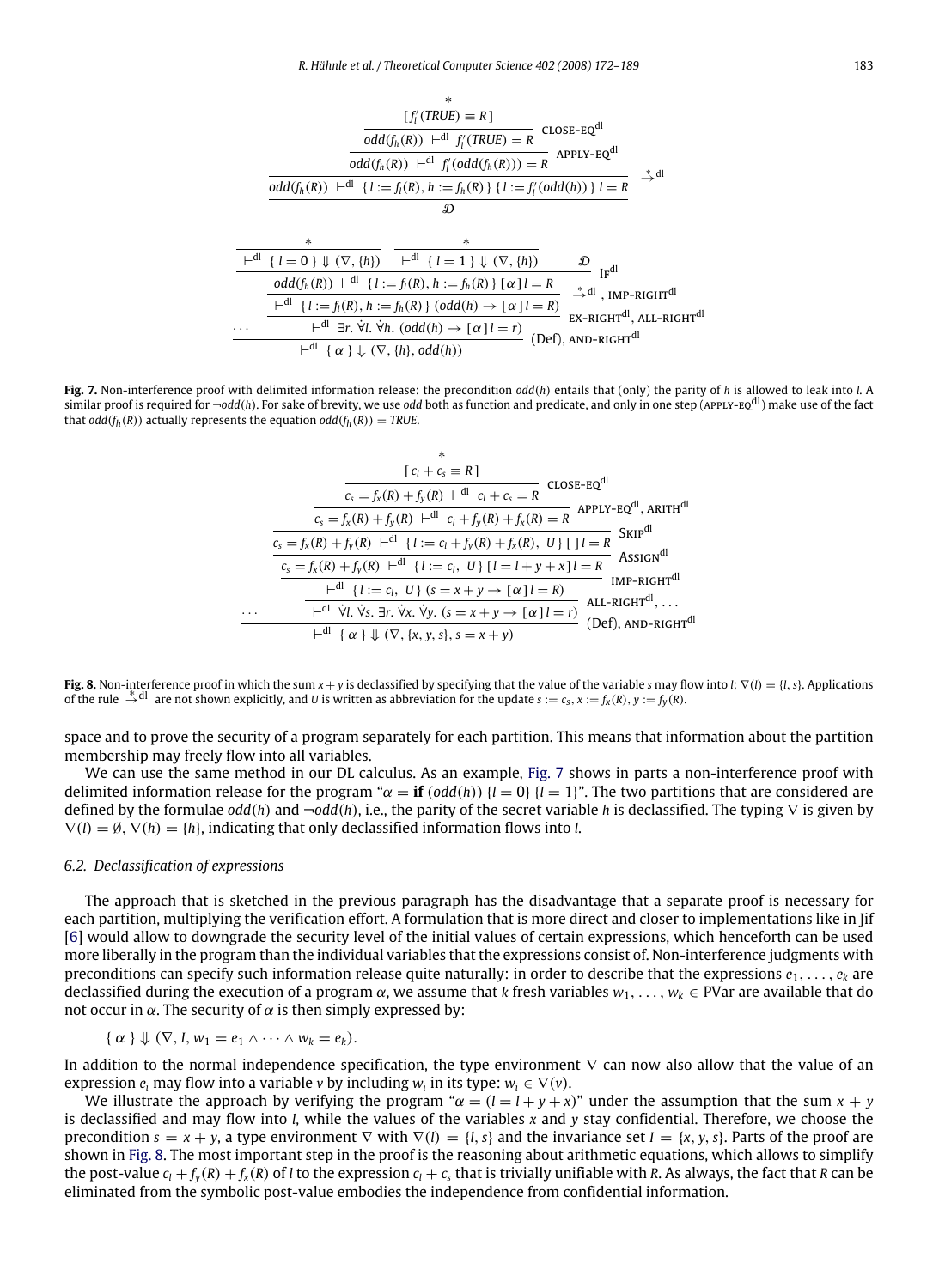### **7. Conclusion, related and future work**

In this paper we made a formal connection between type-based and logic-based approaches to information flow analysis. We showed that every program that is typable in Hunt and Sands' type system [\[16\]](#page-16-13) has a corresponding proof in an abstract version of dynamic logic. We argued that an integrated logic-based approach fits well into a proof-carrying code framework for establishing security policies of mobile software. In order to support this claim we showed how to increase the precision of the program logic, for example, to express declassification. We also showed that in many cases the program logic formulation is even *value-sensitive*. This allows us to retain concrete values of program variables as long as the usage of the variable does not require its abstraction. This can improve the quality of the analyses (in the sense that fewer secure programs are rejected) considerably.

# *7.1. Related work*

The background for our work is provided by a number of recent type-based and logic-based approaches to information flow analysis [\[1,](#page-16-0)[18](#page-17-0)[,4,](#page-16-2)[16\]](#page-16-13). Our concrete starting points were the flow-sensitive type system of Hunt and Sands [\[16\]](#page-16-13) and the characterisation of non-interference of Darvas et al. [\[4\]](#page-16-2). Amtoft and Banerjee [\[18\]](#page-17-0) devised an analysis with a very logic-like structure that is, however, not more precise than the type system of Hunt and Sands. In an early paper Andrews and Reitman [\[23\]](#page-17-5) developed a flow logic – one may also consider it a security type system – for proving information flow properties of concurrent Pascal programs. They outline a combination of their flow logic with regular Hoare logic, but keep the formulae for both logics separated. Joshi and Leino [\[2\]](#page-16-1) give logical characterisations of the semantic notion of information flow, and their presentation in terms of Hoare triples is similar in spirit to our basic formulation. Their results do, however, not provide means to aid automated proofs of these triples. Beringer et al. [\[24\]](#page-17-6) presented a logic for resource consumption whose proof rules and judgements are derived from a more general program logic; both logics are formalised in the Isabelle/HOL proof assistant. Their approach is similar in spirit to the one presented here, since the preciseness of their derived logic is compared to an extant type system for resource consumption.

More recently, Beringer and Hofmann [\[25\]](#page-17-7) suggested an alternative approach for a VDM-style logic based on selfcomposition. The introduction of a predicate operator Sec allows to avoid double execution of the program to be proven secure. Therefore, it is sufficient to show that  $\text{Sec}(\phi)$  holds for some formula  $\phi$ . A meta-result allows to conclude the security of the target program utilising  $\text{Sec}(\phi)$  twice in its proof. The construction of the formula  $\phi$  and of a suitable judgement in the logic is obtained automatically from a type derivation. This idea is related to the work of Pan [\[26,](#page-17-8) Chapter 2], where a suitable first-order security predicate is synthesised from the verification conditions obtained from symbolic execution of the target program. Beringer and Hofmann embed the type-based secure information flow systems of Volpano-Smith and of Hunt and Sands using different "instantiations" of Sec. They have an extension of their program logic for heap structures, albeit only for a flow-insensitive security type system. On the other hand, they do not cover delimited information release as outlined in Section [6.](#page-10-0) The size of the constructed formula  $\phi$  relative to the length of the type derivation is open.

This work is concerned with connecting type-based and deduction-based systems for non-interference in a flow-sensitive setting. There is a large body of work on non-interference outside of this particular setting, for example, process algebras such as CCS (e.g., [\[27\]](#page-17-9)), CSP (see [\[28\]](#page-17-10) for an overview),  $\pi$ -calculus, the spi calculus, and other event-based systems (e.g., [\[29\]](#page-17-11)). Of these, the closest approach to ours is that of Bossi et al. [\[30](#page-17-12)[,31\]](#page-17-13) who model non-interference with unwinding conditions over a security process algebra language. These can then be decided by general methods for universal first-order formulas over the reals. In [\[31\]](#page-17-13) a concurrent language and different notion of non-interference from the present paper is used. It is open whether general decision procedures for fragments of first-order logic are efficient enough in practice.

The literature on flow-insensitive systems (such as Jif and FlowCaml) is vast, therefore, we refer to the survey of Myers and Sabelfeld [\[1\]](#page-16-0).

None of the cited work combines abstract and precise reasoning as we propose in Section [6,](#page-10-0) although it would probably be possible in the framework of Beringer and Hofmann.

#### *7.2. Future work*

We have not formally investigated the precise complexity of the translation of HS type derivations to DL proofs [\(Theorems](#page-6-4) [5](#page-6-4) and [8\)](#page-8-1) and the size of resulting proofs. It appears that the usage of the optimised proof obligations { $\alpha \nmid \psi_c$  ( $\nabla$ , *I*) (Section [5\)](#page-7-0) leads to proofs that grow at most quadratically in the number of program variables, and that grow linearly in the program size for a fixed number of program variables.

The present work is a basic framework for the integration of type-based and logic-based information-flow analysis. It demonstrates that a uniform logical treatment of type-based and logic-based analysis is feasible and advantageous. In addition to non-interference and declassification, more complex security policies need to be looked at. It has to be seen how well the notion of abstraction presented in this paper is suited to express these. We also want to extend the program logic to cover at least JavaCard, based on the axiomatisation in [\[9\]](#page-16-6) and the implementation in the program verifier KeY [\[32\]](#page-17-14). Ideas towards this goal have been worked out in [\[26\]](#page-17-8), parts of which are also presented in [\[5\]](#page-16-3). Finally, a suitable notion of proof certificate and proof checking for proof-carrying code must be derived for dynamic logic proofs of security policies. This is a major undertaking and beyond the scope of this paper.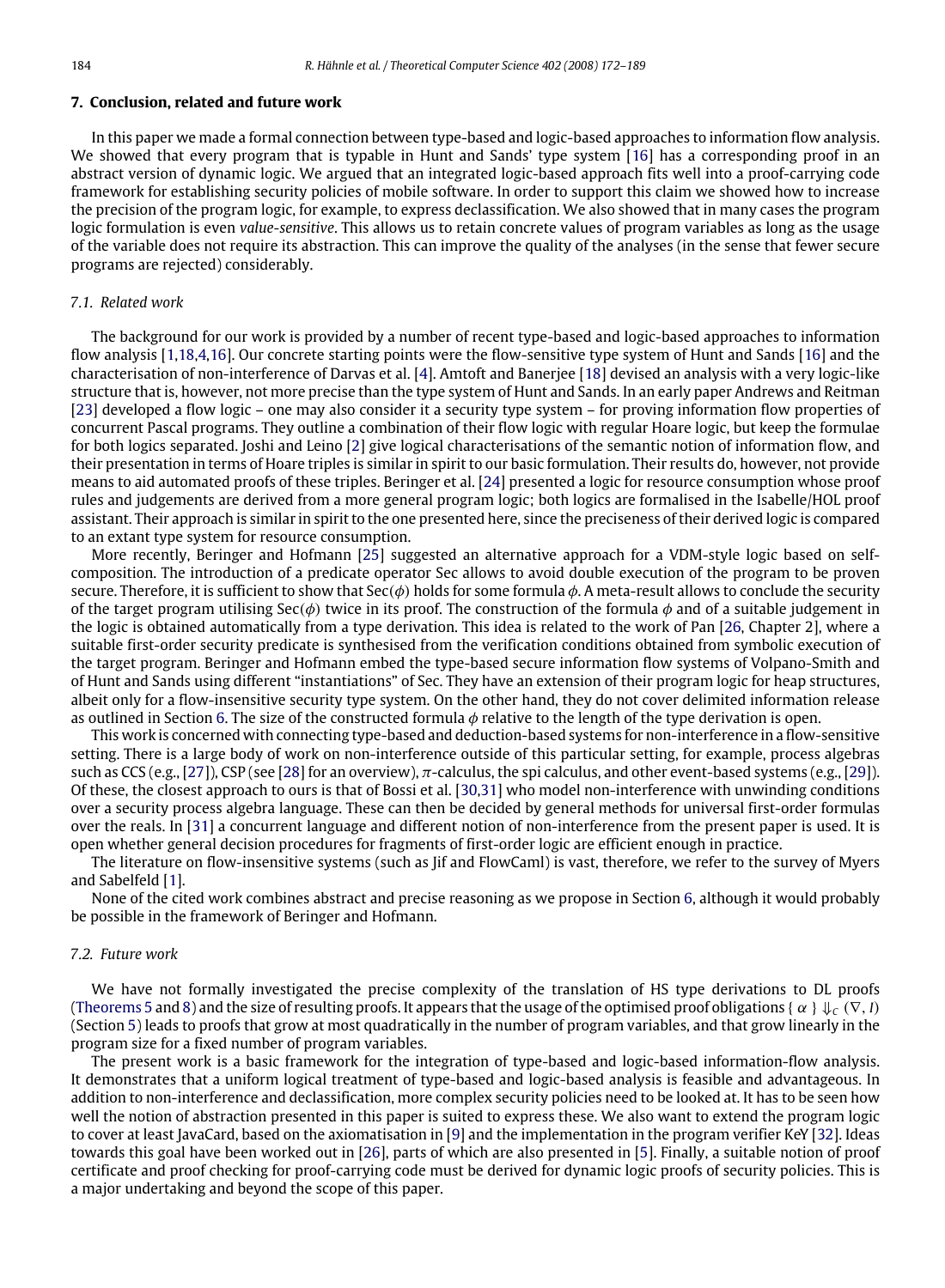# **Acknowledgments**

We would like to thank Dave Sands for inspiring discussions. Andrei Sabelfeld reminded us of declassification and helped with the literature on information flow. Thanks to Tarmo Uustalu for pointing out [\[23\]](#page-17-5). Richard Bubel provided many valuable remarks. The comments of the anonymous reviewers helped to improve the paper in several respects.

# **Appendix**

The following sections contain shortened proofs to most lemmas and theorems of the paper. Complete versions of the proofs can be found in [\[5\]](#page-16-3).

# *A.1. Proof of [Theorem](#page-6-6)* [1](#page-6-6) *(Soundness)*

Substitution – as used in rule Abstract<sup>dl</sup> – must be handled with care in dynamic logic, due to the presence of modal operators. Therefore, one only gets a restricted version of a substitution theorem:

<span id="page-13-0"></span>**Lemma 10** (*Substitution in Dynamic Logic*). Let  $S = (D, I)$  be a structure and  $t_1$ ,  $t_2$  terms. Suppose that for all program variable *assignments* δ, δ 0 *, and all variable assignments* β*, it is the case that valS*,β,δ(*t*1) = *valS*,β,δ <sup>0</sup>(*t*2)*. Then for all formulae* φ *of dynamic logic and all (program) variable assignments*  $\beta$ ,  $\delta$  *one has val*<sub>*S*, $\beta$ , $\delta$ ( $\phi$ [*x*/*t*<sub>1</sub>]) = *val*<sub>*S*, $\beta$ , $\delta$ ( $\phi$ [*x*/*t*<sub>2</sub>]).</sub></sub>

**Proof** (*[Theorem](#page-6-6)* [1\)](#page-6-6). The proofs for the rules relating to predicate logic are standard and therefore omitted. For a description of update application rules and soundness proofs see [\[21\]](#page-17-3). The interesting cases are Abstract<sup>dl</sup>, WHILE<sup>dl</sup> and IF<sup>dl</sup>, of which we present the first two.

Abstractdl *.* We apply [Lemma](#page-13-0) [10.](#page-13-0) Therefore, given a structure *S* = (*D*,*I*) and program variable assignment δ invalidating the conclusion of Abstract<sup>dl</sup> we construct a structure  $S_f = (D, I_f)$  such that (i)  $I_f$  coincides with *I* apart from the interpretation  $I_f(f)$ , and (ii)  $val_{S_f,\beta,\delta}(t) = val_{S_f,\beta,\delta}(f(vars(t)))$  for all variable assignments  $\beta$ ,  $\delta$ . Obviously,  $S_f$  is uniquely defined by these two conditions. By [Lemma](#page-13-0) [10](#page-13-0) and the fact that *f* is fresh we then obtain the following identities, implying that *Sf*, δ invalidate the premiss of Abstract<sup>dl</sup> for all  $\beta$ :

$$
\begin{aligned} \n\text{val}_{S,\beta,\delta}((\Gamma \ \vdash^{\text{dl}} \ \Delta)[x/t]) &= \text{val}_{S_f,\beta,\delta}((\Gamma \ \vdash^{\text{dl}} \ \Delta)[x/t]) \\ \n&= \text{val}_{S_f,\beta,\delta}((\Gamma \ \vdash^{\text{dl}} \ \Delta)[x/f(\text{vars}(t))]). \n\end{aligned}
$$

WHILE<sup>dl</sup>. We ignore any possible update {*U*} that might occur in front of the formulae in the second premiss and the conclusion as this does not add any interesting detail. We assume the first premisses of WHILE<sup>dl</sup> and that the conclusion is invalidated by some  $\delta$  for all  $\beta$ :  $val_{S,\delta,\beta}([\textbf{while } b \alpha] \phi) = \textbf{f}$ , so that  $[\![\textbf{while } b \alpha]\!]^S \delta = \delta'(\neq \bot)$  and  $val_{S,\delta',\beta}(\phi) = \textbf{f}$ . We need to show that there exists *S'* agreeing with *S* apart from the interpretation of the fresh  $f_v$  s. t.  $val_{S',\delta,\beta}(f_v(\gamma_{\nabla}^*(\nabla)))$  = ( $\llbracket$  **while**  $b \alpha \rrbracket^s \delta$ )(*v*), which would invalidate the second premiss of the rule. From the first set of premisses we obtain, for all *v* and all  $\delta$ ,  $\delta'$  that agree on all  $u \in \gamma_{\nabla}^*(\nabla)(v)$ , that ( $\llbracket \mathbf{if} \; b \; \alpha \; \rrbracket^s \delta)(v) = (\llbracket \mathbf{if} \; b \; \alpha \; \rrbracket^s \delta')(v)$ .

Importantly,  $\gamma_\nabla^*(\nabla)$  has a closure property that is ensured by the side condition  $v\in\nabla(v)$  for all  $v$ . Namely,  $w\in\gamma_\nabla^*(\nabla)(v)$ implies  $\gamma_\nabla^*(\nabla)(w)\subseteq\gamma_\nabla^*(\nabla)(v)$ : if a variable depends on another, the latter's dependencies are included in the former's. This yields the equality for *all* dependencies of *v*:

<span id="page-13-2"></span>
$$
(\llbracket \textbf{if } b \alpha \rrbracket^s \delta)(u) = (\llbracket \textbf{if } b \alpha \rrbracket^s \delta')(u), \quad \text{f.a. } u \in \gamma_{\nabla}^*(\nabla)(v). \tag{A.1}
$$

The interpretations of the *f<sup>v</sup>* are definable as least fixed-points of an ascending chain of functions.[5](#page-13-1) We show the construction of *f<sup>v</sup>* for a given variable *v*. Therefore, it is convenient to work with a semantic function for loops that is restricted to the value of a single variable.

$$
w_{\nu}^{0}(\delta) = \bot, \qquad w_{\nu}^{n+1}(\delta) = \begin{cases} (w_{\nu}^{n}) \bot (\llbracket \alpha \rrbracket^{S} \delta) & \text{for val}_{S,\delta}(b) = val_{S}(TRUE) \\ \delta(\nu) & \text{otherwise.} \end{cases}
$$

Now let  $|\nabla(v)| = k$  and inductively assume there is a function  $f_v^n : D^k \to D_\perp$  s. t.  $w_v^n(\delta) \sqsubseteq f_v^n(d_1, \ldots, d_k)$  f. a.  $\delta$  with  $\delta(\nabla_{\mathbf{v}}[j]) = d_j, 1 \leq j \leq k$  (in particular, this states that  $w_{\mathbf{v}}^n$  yields the same results (or  $\perp$ ) for all such  $\delta$ ); then we construct appropriate  $f_v^{n+1} \equiv f_v^n$ . The essential point to show is that  $w_v^{n+1}(\delta) = w_v^{n+1}(\delta)$  for all  $\delta$ ,  $\delta'$  that agree on  $\nabla(v)$  and where  $w_v^{n+1}(\delta) \neq \bot \neq w_v^{n+1}(\delta')$  . Then we know that for all  $d_1, \ldots, d_k$  and all assignments  $\delta$  with  $\delta(\nabla_v[j]) = d_j$  there is a value r such that  $w_v^{n+1}(\delta) = r$  or  $w_v^{n+1}(\delta) = \bot$ , meaning there is at most one final value of *v* if one fixes the initial values of the  $\nabla_v$  to  $d_1, \ldots, d_k$ . We let  $f_v^{n+1}(d_1, \ldots, d_k)$  yield that value, or  $\perp$  if there is no such value.

Let  $\delta$ ,  $\delta'$  agree on  $\nabla(v)$  and, crucially, thereby also on  $\gamma_\nabla^*(\nabla)(v)$ , since the latter set is a subset of the former by virtue of the side condition on WHILE<sup>dl</sup>. To show  $w_v^{n+1}(\delta) = w_v^{n+1}(\delta')$  we consider the three possible cases:

<span id="page-13-1"></span> $^{\mathsf{5}}$  The so obtained function  $f_{\mathsf{v}}: \mathsf{D}^{|\nabla(\mathsf{v})|}\to \mathsf{D}_\bot$  can easily be converted to a function of the right type  $\mathsf{D}^{|\nabla(\mathsf{v})|}\to \mathsf{D}$  by remapping all elements on which  $f_{\mathsf{v}}$ yields bottom to some arbitrary value in *D*, since we consider a terminating execution.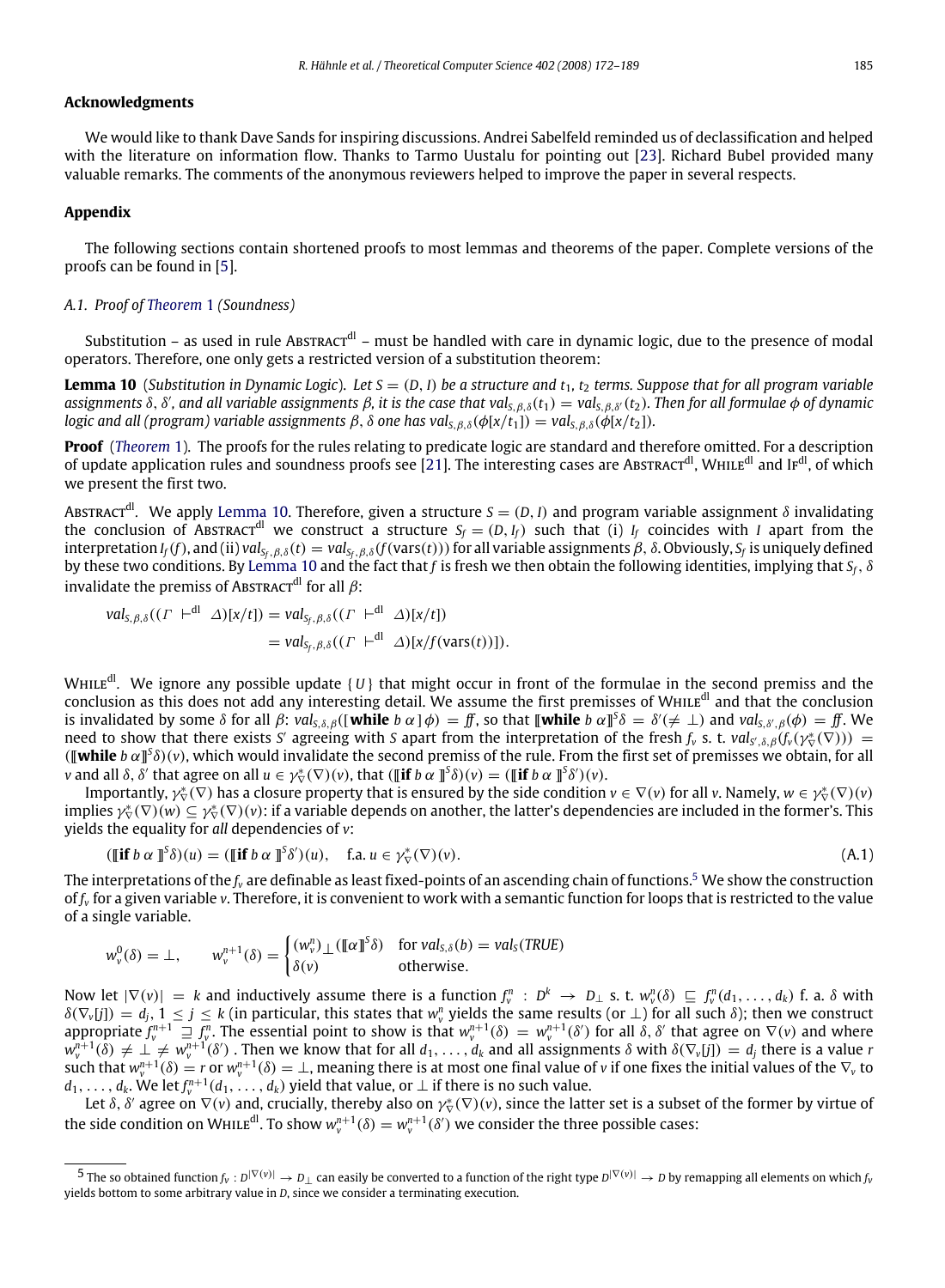- $val_{S,\delta}(b) = val_{S,\delta'}(b) \neq val_S(TRUE)$ : since  $v \in \gamma^*_{\nabla}(\nabla)(v)$ , we have  $w_v^{n+1}(\delta) = \delta(v) = \delta'(v) = w_v^{n+1}(\delta')$ .
- $val_{S,\delta}(b) = val_{S,\delta'}(b) = val_S(TRUE)$ : we obtain  $w_v^{n+1}(\delta) = ||\alpha||^S \delta = \delta_1$  and  $w_v^{n+1}(\delta) = ||\alpha||^S \delta' = \delta'_1$  where, by [\(A.1\)](#page-13-2),  $\delta_1$ ,  $\delta'_1$ again agree on  $\gamma_{\nabla}^*(\nabla)$ , hence  $\delta_1(v) = \delta'_1(v)$ . The slightly more involved case.
- has  $val_{S,\delta}(b) \neq val_{S}(TRUE) = val_{S,\delta'}(b)$ , so that for  $\delta$  the terminating case is chosen  $(w_v^{n+1}(\delta) = \delta(v))$ , and for  $\delta'$  the evaluation continues recursively. The assumption  $w_v^{n+1}(\delta')\neq\bot$  ensures there is an  $m\leq n$  s. t.  $(\llbracket\alpha\rrbracket^{\mathsf{S}})^m$   $\delta'(v)=w_v^n(\llbracket\alpha\rrbracket^{\mathsf{S}}\delta'),$ i.e. to obtain the result of  $w^{n+1}_v(\delta')$  we 'run  $\alpha$  on  $\delta'$  *m* times'. But by [\(A.1\)](#page-13-2) we know that running  $\alpha$  on an assignment that agrees with  $\delta$  on  $\gamma^*_\nabla\nabla$  (as  $\delta'$  does) yields an assignment that again agrees with  $\delta$  on these variables. By an easy induction we finally see that  $(\llbracket \alpha \rrbracket^s)^m$   $\delta'$  agrees with  $\delta$  on the desired domain, too.  $\Box$

#### *A.2. Auxiliary results about the type system of Hunt and Sands*

In order to show [Lemma](#page-6-0) [2](#page-6-0) (that allows to eliminate context types) and [Lemma](#page-6-5) [4](#page-6-5) (equivalence of the systems HS and cf), we first need a number of further results about Hunt and Sands' type system.

<span id="page-14-0"></span>**Lemma 11.** *It is possible to increase the type of variables in a typing judgement by joining its type with the context p: we write*  $\nabla_{x \uparrow p}$  for the typing  $\nabla [x \mapsto p \sqcup \nabla(x)]$ . Then the following holds:

$$
p' \vdash^{HS} \nabla \{ \alpha \} \nabla'
$$
 and  $p \sqsubseteq p'$  implies  $p' \vdash^{HS} \nabla_{x \uparrow p} \{ \alpha \} \nabla'_{x \uparrow p}.$ 

**Proof.** By induction on the structure of type derivations. We can observe that by simply lifting *all* typings ∇ to ∇<sub>*x*↑</sub>*p* in a given derivation for a judgement  $p' \vdash^{HS} \nabla'$  {  $\alpha$  }  $\nabla''$ , we obtain a derivation for  $p' \vdash^{HS} \nabla'_{x \uparrow p}$  {  $\alpha$  }  $\nabla''_{x \uparrow p}$ .

<span id="page-14-2"></span>**Lemma 12.** *Given a valid typing judgement and type p, one retains a valid judgement when lifting the context and the post-type of assigned variables by p:*

$$
t \vdash^{HS} \nabla \{ \alpha \} \nabla'
$$
 implies  $t \sqcup p \vdash^{HS} \nabla \{ \alpha \} \nabla'_{\alpha \uparrow p}$ 

*where*

$$
\nabla'_{\alpha \uparrow p}(x) = \begin{cases} \nabla'(x) \sqcup p & \text{for } x \in \text{Lhs}(\alpha) \\ \nabla'(x) & \text{otherwise.} \end{cases}
$$

**Proof.** By induction on the structure of derivations. All cases except for SEQ<sup>cfree</sup> and WHILE<sup>cfree</sup> are immediate, and the latter ones basically follow from [Lemma](#page-14-0) [11.](#page-14-0) For the WHILE<sup>cfree</sup> case, we are given a derivation of the judgement  $t \in H^S$  $\nabla \{$  **while**  $E \alpha$   $} \nabla$ , where  $\nabla \vdash E : t'$ , and we need to show  $t \sqcup p \vdash^{HS} \nabla \{$  **while**  $E \alpha$   $} \nabla \alpha_{tp}$ . By the induction hypothesis we know  $t'$   $\perp$   $t$   $\perp$   $p$   $\vdash$   $^{HS}$   $\nabla$  {  $\alpha$  }  $\nabla_{\alpha\uparrow p}$  which we can extend to a derivation of  $t'$   $\perp$   $t$   $\perp$   $p$   $\vdash$   $^{HS}$   $\nabla_{\alpha\uparrow p}$  {  $\alpha$  }  $\nabla_{\alpha\uparrow p}$  by [Lemma](#page-14-0) [11.](#page-14-0) Two rule applications of WHILE<sup>HS</sup> and Sub<sup>HS</sup> respectively yield the required derivation.  $\Box$ 

<span id="page-14-1"></span>**Lemma 13.** *Variables that are not assigned in a program are not declassified:*

$$
p \vdash^{HS} \nabla {\alpha} \nabla' \quad \text{and} \quad v \notin Lhs(\alpha) \quad implies \quad \nabla(v) \sqsubseteq \nabla'(v).
$$

**Proof.** [\(Lemma](#page-6-0) [2\)](#page-6-0) " $\implies$ " The first conjunct on the right-hand side can obviously be obtained from the derivation on the left by a single application of Sub<sup>HS</sup>. To conclude, one shows the following implication by induction on the set of valid typing judgments, referring to [Lemma](#page-14-1) [13:](#page-14-1)

 $p \vdash^{HS} \nabla \{ \alpha \} \nabla' \implies f.a. \ v \in Lhs(\alpha).$   $p \sqsubseteq \nabla'(v).$ 

" ← Follows directly from [Lemma](#page-14-2) [12](#page-14-2) (with *t* = ⊥), because given that for all *v* ∈ *Lhs*(α).  $p ⊆ ∇'(v)$  one has  $∇'_{α\dagger p} = ∇'$ , so that the two statements coincide.

# *A.3. Proof of [Lemma](#page-6-5)* [4](#page-6-5) *(Equivalence of the Systems HS and cf)*

We show [Lemma](#page-6-5) [4](#page-6-5) through a number of transformation steps, starting with system HS and eventually ending with system cf. Altogether, the proof of [Lemma](#page-6-5) [4](#page-6-5) is split into three parts:

$$
\perp \vdash^{HS} \varDelta_0 \{ \alpha \} \nabla \quad \text{iff} \quad \vdash^{cfree} \varDelta_0 \{ \alpha \} \nabla
$$
\n
$$
\text{iff} \quad \vdash^{cfa} \varDelta_0 \{ \alpha \} \nabla
$$
\n
$$
\text{iff} \quad \vdash^{cf} \varDelta_0 \{ \alpha \} \nabla.
$$

System cfree [\(Fig.](#page-0-5) [A.1\)](#page-0-5) is a slight modification of Hunt and Sands' original system where we have removed the context *p* from typings and replaced it by side conditions relating to the type of assigned variables. This step is crucial since the side condition is very natural to express in the DL calculus, which is not the case for the context. The equivalence of the systems HS and cfree can be shown by induction on the set of valid type judgements and using [Lemma](#page-6-0) [2.](#page-6-0)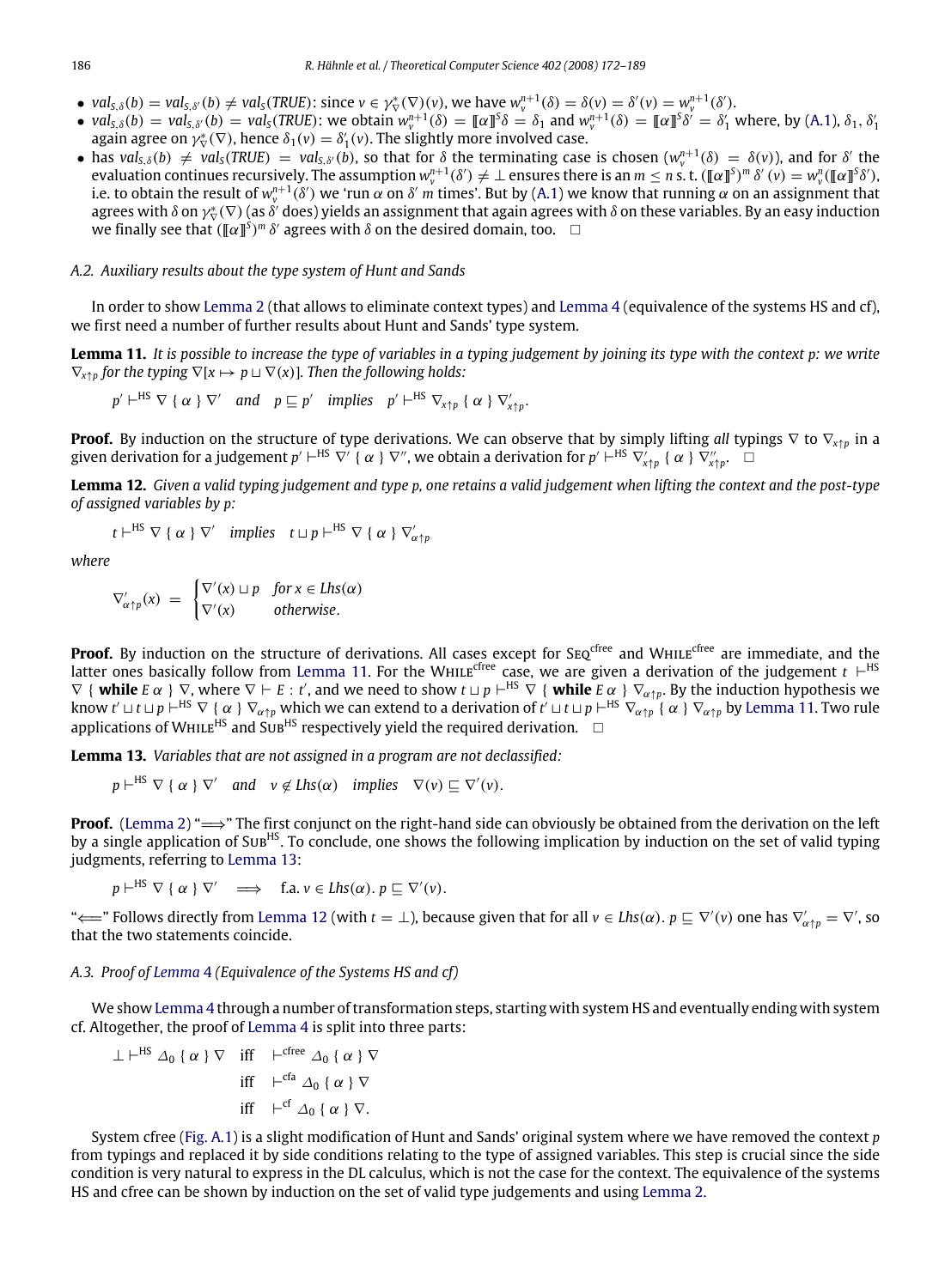$$
\frac{\nabla \vdash E : t}{\vdash \text{cfree } \nabla \{ v = E \} \nabla [v \mapsto t]} \n\text{ASSIGN}^{\text{cfree}}\n\frac{\nabla \vdash E : t}{\vdash \text{cfree } \nabla \{ v = E \} \nabla [v \mapsto t]} \n\text{ASSIGN}^{\text{cfree}}\n\frac{\vdash \text{cfree } \nabla \{ \alpha_1 \} \nabla' \quad \vdash \text{cfree } \nabla' \{ \alpha_2 \} \nabla''}{\vdash \text{cfree } \nabla \{ \alpha_1 \} \alpha_2 \} \nabla''}\n\frac{\nabla \vdash b : t \quad \vdash \text{cfree } \nabla \{ \alpha_i \} \nabla' \ (i = 1, 2)}{\vdash \text{cfree } \nabla \{ \text{if } b \alpha_1 \alpha_2 \} \nabla'} \n\text{IF}^{\text{cfree}} \n\text{Ia. } v \in \text{Lhs}(\alpha_1) . t \sqsubseteq \nabla'(v)\n\frac{\nabla \vdash b : t \quad \vdash \text{cfree } \nabla \{ \alpha \} \nabla}{\vdash \text{cfree } \nabla \{ \text{while } b \alpha \} \nabla} \n\text{WHILE}^{\text{cfree}} \n\text{Ia. } v \in \text{Lhs}(\alpha) . t \sqsubseteq \nabla(v)\n\frac{\vdash \text{cfree } \nabla_1 \{ \alpha \} \nabla'_1}{\vdash \text{cfree } \nabla_2 \{ \alpha \} \nabla'_2} \n\text{SUB}^{\text{cfree}} \n\text{V2} \subseteq \nabla_1, \nabla'_1 \subseteq \nabla'_2
$$

**Fig. A.1.** Intermediate flow-sensitive type system cfree.

$$
\frac{\nabla E : t \quad \leftarrow^{Ga} \nabla \{ \} \nabla' \quad \text{SKIP}^{Ga}}{\nabla E : t \quad \leftarrow^{Ga} \nabla \{ v \neq t \} \{ \dots \} \nabla' \quad \text{ASSIGN}^{Ga}} \quad \nabla \subseteq \nabla'
$$
\n
$$
\frac{\nabla E : t \quad \leftarrow^{Ga} \nabla \{ v = E : \dots \} \nabla' \quad \text{ASSIGN}^{Ga}}{\nabla \{ h : t \quad \leftarrow^{Ga} \nabla' \{ \dots \} \nabla'' \quad \text{Assic} \quad \text{fast} \quad \text{fast} \quad \text{fast} \quad \text{fast} \quad \text{fast} \quad \text{fast} \quad \text{fast} \quad \text{fast} \quad \text{fast} \quad \text{fast} \quad \text{fast} \quad \text{fast} \quad \text{fast} \quad \text{fast} \quad \text{fast} \quad \text{fast} \quad \text{fast} \quad \text{fast} \quad \text{fast} \quad \text{fast} \quad \text{fast} \quad \text{fast} \quad \text{fast} \quad \text{fast} \quad \text{fast} \quad \text{fast} \quad \text{fast} \quad \text{fast} \quad \text{fast} \quad \text{fast} \quad \text{fast} \quad \text{fast} \quad \text{fast} \quad \text{fast} \quad \text{fast} \quad \text{fast} \quad \text{fast} \quad \text{fast} \quad \text{fast} \quad \text{fast} \quad \text{fast} \quad \text{fast} \quad \text{fast} \quad \text{fast} \quad \text{fast} \quad \text{fast} \quad \text{fast} \quad \text{fast} \quad \text{fast} \quad \text{fast} \quad \text{fast} \quad \text{fast} \quad \text{fast} \quad \text{fast} \quad \text{fast} \quad \text{fast} \quad \text{fast} \quad \text{fast} \quad \text{fast} \quad \text{fast} \quad \text{fast} \quad \text{fast} \quad \text{fast} \quad \text{fast} \quad \text{fast} \quad \text{fast} \quad \text{fast} \quad \text{fast} \quad \text{fast} \quad \text{fast} \quad \text{fast} \quad \text{fast} \quad \text{fast} \quad \text{fast} \quad \text{fast} \quad \text{fast} \quad \text{fast} \quad \text{fast} \quad \text{fast} \quad \text{fast}
$$

**Fig. A.2.** Intermediate flow-sensitive type system cfa.

System cfa [\(Fig.](#page-0-5) [A.2\)](#page-0-5) is obtained by further modifying the system cfree to make it more similar to the DL calculus, which always operates on the first statement of a program (the *active statement*, cf. [\[9\]](#page-16-6)). The SEQ<sup>cfree</sup> and SUB<sup>cfree</sup> rules are integrated into the other rules. It is easy to show that each cfa rule can be simulated in terms of cfree rules, which proves the soundness of cfa. On the other hand, an arbitrary cfree derivation can be normalised, employing the associativity of sequential composition, and then translated into a cfa derivation.

Finally, the type system is brought into a shape that directly corresponds to our DL calculus (system cf in [Fig.](#page-7-2) [4\)](#page-7-2). The difference to cfa is that we only work with typings of the form  $\vdash^{cf}\varDelta_0$  {  $\cdot$  }  $\nabla'$ . We can show the equivalence of cfa and cf primarily using [Lemma](#page-6-2) [3](#page-6-2) for the type system HS (Lemma 6.8 about canonical derivations in [\[16\]](#page-16-13)), which also holds for the equivalent system cfa:

$$
\vdash^{\text{cfa}} \nabla \{ \alpha \} \nabla' \quad \text{iff} \quad \vdash^{\text{cfa}} \Delta_0 \{ \alpha \} \gamma_{\nabla}^*(\nabla').
$$

#### *A.4. Proof of [Lemma](#page-7-1)* [6](#page-7-1)

For showing that derivations in cf can be translated to proofs in the DL calculus, we first need a bit of further notation for updates. For an update *U* and a term *s*, we write *U* [*s*] for the (unique) irreducible/update-free term *s'* that is obtained by repeatedly applying rules of [Fig.](#page-5-1) [3:](#page-5-1) {  $U$  }  $s \stackrel{*}{\rightarrow}$ <sup>dl</sup> *s'*.

Further, for an update *U*, a type  $t \subseteq P$ Var and a logical variable  $R \in L$ Var, we write  $mrk(t, R, U)$  if the following identity holds:

<span id="page-15-0"></span>
$$
\{v \in \text{PVar} \mid R \in \text{vars}(U[v])\} = \text{PVar}\langle t. \tag{A.2}
$$

Intuitively, this means that all variables *w* ∈ PVar\*t* whose interference is prohibited are "marked" by *U* with a free variable *R*. Removing the quantifiers in a non-interference statement like

$$
\forall u_1 \, u_2 \, \exists r. \, \forall u_3 \, u_4. \{ v_i := u_i \}_{1 \leq i \leq 4} [p] (v_1 = r)
$$

using rules ALL-RIGHT<sup>dl</sup> and EX-RIGHT<sup>dl</sup> exactly creates this situation (in the example for  $t = \nabla(v_1) = \{v_1, v_2\}$ ).

Referring to the last rule of [Fig.](#page-5-1) [3,](#page-5-1) we will denote the update obtained by *sequentially composing* two updates *U*<sup>1</sup> and  $U_2 = v_1 := t_1, \ldots, v_k := t_k$  by

$$
U_1; U_2 =_{def} U_1, v_1 := \{U_1\} t_1, \ldots, v_k := \{U_1\} t_k.
$$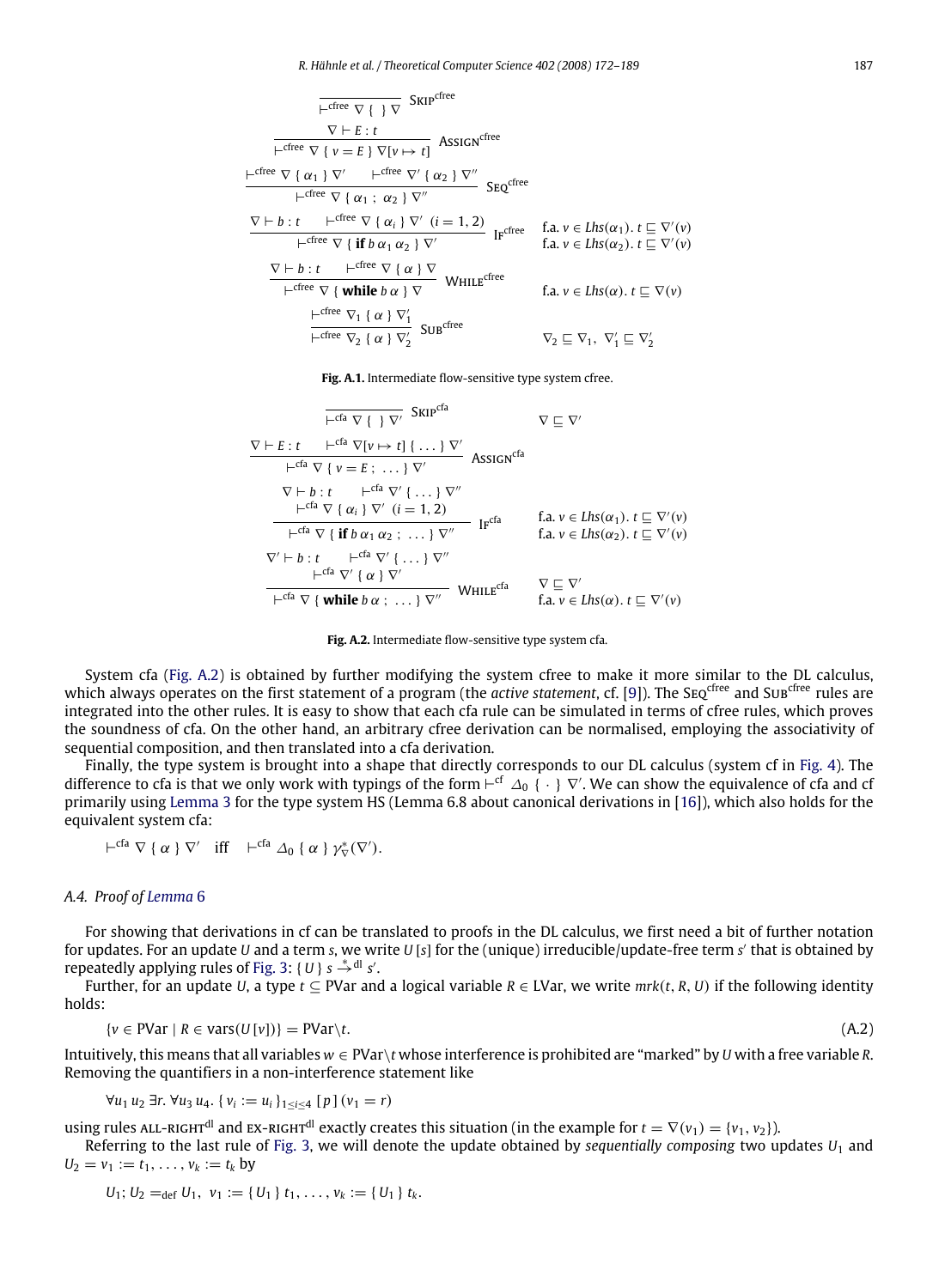Recall the concretisation operator  $\gamma_\nabla$  (cf. [\[16\]](#page-16-13)) used in the type system cf:

$$
\gamma_{\nabla}(t) =_{\text{def}} \{v \mid \nabla(v) \sqsubseteq t\}, \qquad \gamma_{\nabla_1}^*(\nabla_2)(v) =_{\text{def}} \gamma_{\nabla_1}(\nabla_2(v)).
$$

There is an immediate relationship between sequential update composition and  $\gamma_\nabla$ , which is the key property that enables to simulate type derivations in the DL calculus:

**Lemma 14.** Suppose that for an update U' and a typing  $\nabla$ ' : PVar  $\rightarrow$   $\mathcal{P}$ (PVar) the following property holds:

*f.a.*  $v \in \text{PVar}$ .  $V'(v) = \text{vars}(U'[v]) \cap \text{PVar} \text{ and } R \notin \text{vars}(U'[v]).$ 

*Then*

 $mrk(t, R, U)$  *implies*  $mrk(\gamma_{\nabla'}(t), R, (U; U')).$ 

**Proof.** The stated implication follows almost immediately from [\(A.2\)](#page-15-0) and the following equivalence (for arbitrary updates *U*, *U*' and variables  $v \in \text{PVar}$ ,  $R \in \text{LVar}$ ), which can be proven by induction on *U'* [*v*]:

 $R \in \text{vars}((U; U') [v])$  iff there is  $x \in \text{vars}(U'[v])$  with  $R \in \text{vars}(U[x])$ .

**Proof** (*[Lemma](#page-7-1)* [6\)](#page-7-1). We show the stronger implication

 $\vdash^{cf} \Delta_0 \{\alpha\} \nabla \implies I \cap Lhs(\alpha) = \emptyset \implies \vdash^{dl} \{\alpha\} \Downarrow (\nabla, I)$ 

by noetherian induction on the program  $\alpha$ , using the sub-program-order: For showing the implication for a program  $\alpha$ , we will assume that it holds for all programs  $\alpha' \neq \alpha$  that literally occur as part of  $\alpha$ .

We then first decompose  $\alpha$  into a list  $\alpha=\alpha_1$  ;  $\;\dots\;$  ;  $\alpha_m$  of statements ( $m=0$  is possible) and assume that  $\vdash^{\mathsf{cf}}\varDelta_0$  {  $\alpha$  }  $\nabla$ and *I* ∩ *Lhs*( $\alpha$ ) = Ø. The formula {  $\alpha$  }  $\Downarrow$  ( $\nabla$ , *I*) leads to two kinds of proof obligations:

Non-interference obligations: For  $PO = \forall \nabla_v$ .  $\exists r$ .  $\forall \nabla_v^C$ .  $[\alpha]r = v$  and  $v \notin I$ , we prove by induction on a  $k \in \mathbb{N}$ ,  $k \leq m$  the following properties:

- There is a dl proof tree with *PO* as root that has exactly one open branch  $\leftarrow$ <sup>dl</sup> { *U*}  $\left[\alpha_{k+1} : \ldots : \alpha_m\right] R = v$ , where *U* is an update.
- For some typing  $\nabla'$  with  $mrk(\nabla'(v), R, U)$ , there is a type derivation of  $\vdash^{cf} \Delta_0$  {  $\alpha_{k+1}$  ; ... ;  $\alpha_m$  }  $\nabla'$  that corresponds to the open goal.

Invariance obligations: For  $P0 = \forall v_1 \cdots v_n$ .  $\forall u$ .  $\{v := u\}$   $\{ \alpha \}$   $u = v$  and  $v \in I$ , we prove by induction on a  $k \in \mathbb{N}$ ,  $k \leq m$  the following properties:

- There is a dl proof tree with PO as root that has exactly one open branch  $\begin{bmatrix} -d \\ d \end{bmatrix}$   $\{U\}$   $\{\alpha_{k+1}^j, \ldots, \alpha_m^j\}_{u_c} = v$ where *U* is an update with  $U[v] = u_c$ .
- There is a type derivation of  $\vdash^{cf}\Delta_0$  {  $\alpha_{k+1}$  ;  $\ldots$  ;  $\alpha_m$  }  $\nabla'$  that corresponds to the open goal.

### **References**

- <span id="page-16-0"></span>[1] A. Sabelfeld, A.C. Myers, Language-based information-flow security, IEEE Journal on Selected Areas in Communications 21 (1) (2003) 5–19.
- <span id="page-16-1"></span>[2] R. Joshi, K.R.M. Leino, A semantic approach to secure information flow, Science of Computer Programming 37 (1–3) (2000) 113–138.
- [3] G. Barthe, P.R. D'Argenio, T. Rezk, Secure Information Flow by Self-Composition, in: R. Foccardi (Ed.), Proceedings of CSFW'04, IEEE Press, Pacific Grove, USA, 2004, pp. 100–114.
- <span id="page-16-2"></span>[4] A. Darvas, R. Hähnle, D. Sands, A theorem proving approach to analysis of secure information flow, in: D. Hutter, M. Ullmann (Eds.), Proc. 2nd International Conference on Security in Pervasive Computing, in: LNCS, vol. 3450, Springer-Verlag, 2005, pp. 193–209.
- <span id="page-16-3"></span>[5] R. Hähnle, J. Pan, P. Rümmer, D. Walter, Integration of a security type system into a program logic, Tech. Rep. 2007:1, Department of Computer Science and Engineering, Chalmers University of Technology, Göteborg, Sweden (2007).
- <span id="page-16-4"></span>[6] S. Chong, A. C. Myers, K. Vikram, L. Zheng, Jif Reference Manual, Cornell University, version 3.0 edition, June 2006.
- [http://www.cs.cornell.edu/jif/doc/jif-3.0.0/manual.html.](http://www.cs.cornell.edu/jif/doc/jif-3.0.0/manual.html)
- <span id="page-16-5"></span>[7] K. Stenzel, Verification of JavaCard Programs, Technical report 2001-5, Institut für Informatik, Universität Augsburg, Germany, 2001.
- [8] L. Burdy, A. Requet, J.-L. Lanet, Java applet correctness: A developer-oriented approach, in: Proc. Formal Methods Europe, Pisa, Italy, in: LNCS, vol. 2805, Springer-Verlag, 2003, pp. 422–439.
- <span id="page-16-6"></span>[9] B. Beckert, R. Hähnle, P. H. Schmitt (Eds.), Verification of Object-Oriented Software: The KeY Approach, in: LNCS, vol. 4334, Springer-Verlag, 2007. [10] W. Mostowski, Formalisation and verification of Java Card security properties in dynamic logic, in: M. Cerioli (Ed.), Proc. Fundamental Approaches to

<span id="page-16-7"></span>Software Engineering (FASE), Edinburgh, in: LNCS, vol. 3442, Springer-Verlag, 2005, pp. 357–371.

- <span id="page-16-8"></span>[11] G.C. Necula, P. Lee, Safe, untrusted agents using proof-carrying code, in: G. Vigna (Ed.), Mobile Agents and Security, in: LNCS, vol. 1419, Springer-Verlag, 1998, pp. 61–91.
- <span id="page-16-9"></span>[12] MOBIUS Project Deliverable D 1.1, Resource and Information Flow Security Requirements, Mar. 2006.
- <span id="page-16-10"></span>[13] A.W. Appel, Foundational Proof-Carrying code, in: Proc. 16th Annual IEEE Symposium on Logic in Computer Science, IEEE Computer Society, Los Alamitos, CA, 2001, pp. 247–258.
- <span id="page-16-11"></span>[14] G.C. Necula, R.R. Schneck, A sound framework for untrustred verification-condition generators, in: Proc. IEEE Symposium on Logic in Computer Science LICS, Ottawa, Canada, IEEE Computer Society, 2003, pp. 248–260.
- <span id="page-16-12"></span>[15] A. Bernard, P. Lee, Temporal logic for proof-carrying code, in: A. Voronkov (Ed.), Proc. 18th International Conference on Automated Deduction CADE, Copenhagen, Denmark, in: Lecture Notes in Computer Science, vol. 2392, Springer-Verlag, 2002, pp. 31–46.
- <span id="page-16-13"></span>[16] S. Hunt, D. Sands, On flow-sensitive security types, in: J.G. Morrisett, S.L.P. Jones (Eds.), Symp. on Principles of Programming Languages (POPL), ACM Press, 2006, pp. 79–90.
- <span id="page-16-14"></span>[17] D. Volpano, G. Smith, C. Irvine, A sound type system for secure flow analysis, Journal of Computer Security 4 (3) (1996) 167–187.